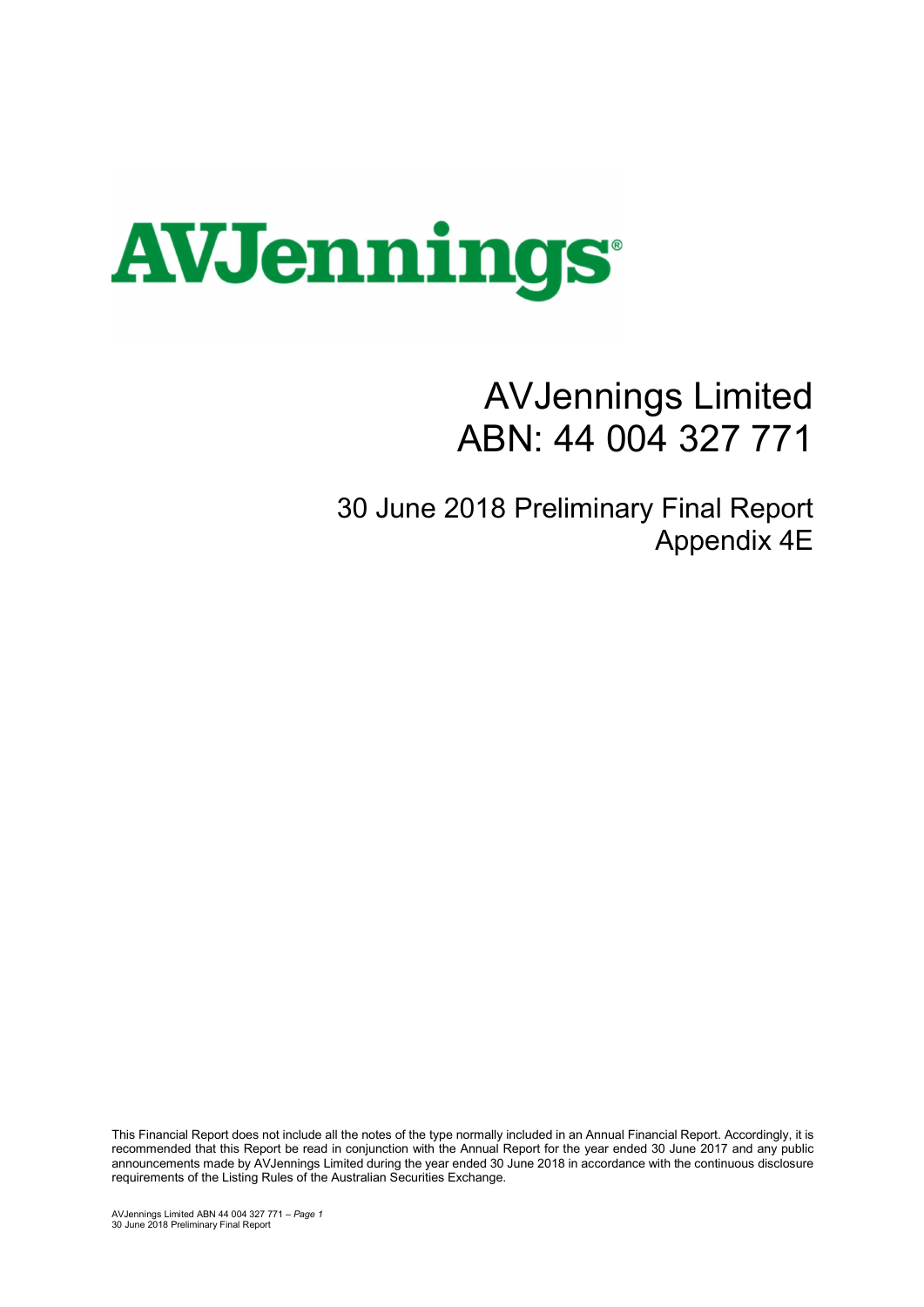# **AVJennings**

## Contents

|    |                   | Page |
|----|-------------------|------|
|    |                   | 3    |
|    | Directors' Report | 4    |
|    |                   |      |
|    |                   | 8    |
|    |                   | 9    |
|    |                   | 10   |
|    |                   | 11   |
| 1  |                   | 11   |
| 2  |                   | 11   |
| 3  |                   | 12   |
| 4  |                   | 13   |
| 5  |                   | 14   |
| 6  |                   | 15   |
| 7  |                   | 16   |
| 8  |                   | 19   |
| 9  |                   | 19   |
| 10 |                   | 20   |
| 11 |                   | 20   |
| 12 |                   | 21   |
| 13 |                   | 21   |
|    |                   | 21   |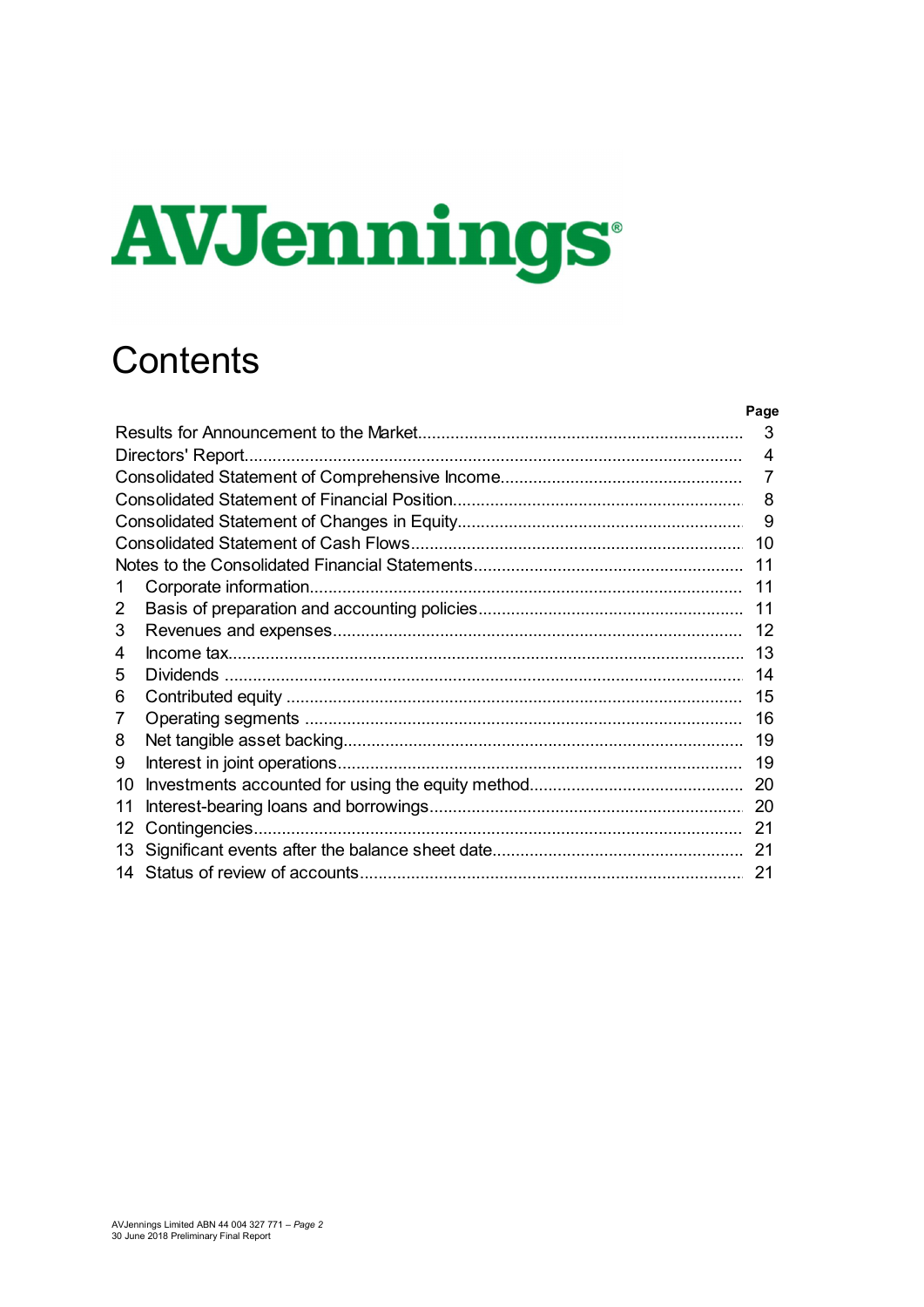### Results for Announcement to the Market

| <b>AVJennings</b>                                                                                   |                    |         |                                        |            |
|-----------------------------------------------------------------------------------------------------|--------------------|---------|----------------------------------------|------------|
|                                                                                                     |                    |         |                                        |            |
| <b>Results for Announcement to the Market</b><br>Appendix 4E for the year ended 30 June 2018        |                    |         |                                        |            |
|                                                                                                     | 2018               | 2017    | <b>Decrease</b>                        |            |
|                                                                                                     | \$'000             | \$'000  | \$'000                                 | $\%$       |
| Revenues                                                                                            | 374,317            | 401,632 | (27, 315)                              | (6.8)%     |
| Profit after tax                                                                                    | 31,347             | 35,717  | (4,370)                                | $(12.2)\%$ |
| Net profit attributable to<br>owners of the Company                                                 | 31,347             | 35,717  | (4,370)                                | $(12.2)\%$ |
| <b>Dividends</b>                                                                                    | Cents per<br>share |         | Franked amount per<br>share at 30% tax |            |
| Current period<br>Interim dividend                                                                  | 2.0                |         | 2.0                                    |            |
| Final dividend<br><b>Total dividend</b>                                                             | 3.0<br>5.0         |         | 3.0<br>5.0                             |            |
| Previous period                                                                                     |                    |         |                                        |            |
| Interim dividend<br>Final dividend                                                                  | 1.5<br>3.5         |         | 1.5<br>3.5                             |            |
| <b>Total dividend</b>                                                                               | 5.0                |         | 5.0                                    |            |
| Record date for determining entitlements to dividend:                                               |                    |         | 17 September 2018                      |            |
| Payment date:                                                                                       |                    |         | 11 October 2018                        |            |
| The Company's Dividend Reinvestment Plan (DRP) remains active.                                      |                    |         |                                        |            |
| <b>Explanation of results</b>                                                                       |                    |         |                                        |            |
| The Operating and Financial Review in the Directors' Report provides an explanation of the results. |                    |         |                                        |            |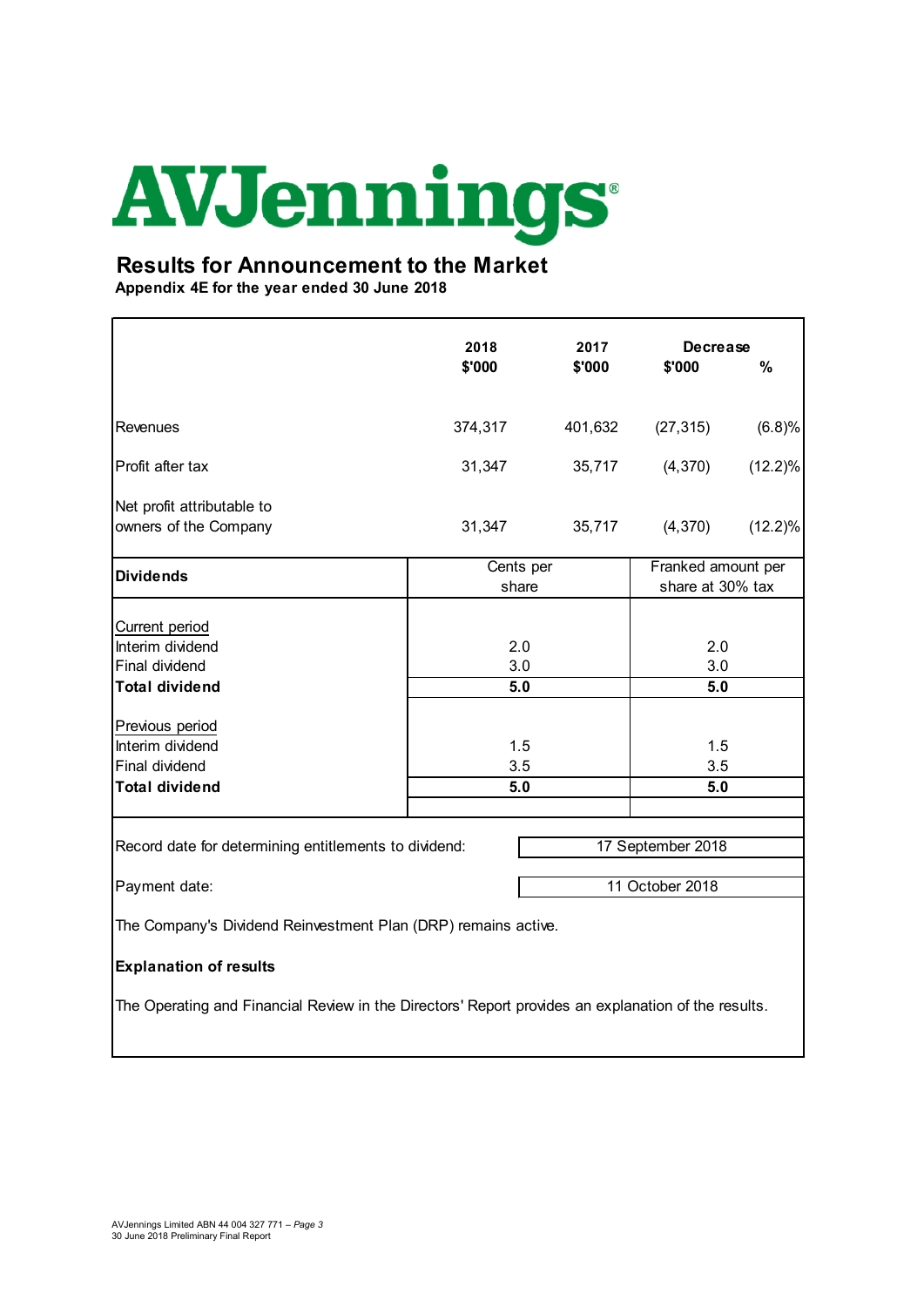## Directors' Report

For the year ended 30 June 2018

Your Directors present their Report on the Company and its controlled entities for the year ended 30 June 2018.

#### DIRECTORS

The names of the Company's Directors in office during the year and until the date of this Report are as below. Directors were in office for the entire period unless otherwise stated.

| S Cheong          | Non-Executive Chairman                        |
|-------------------|-----------------------------------------------|
| <b>RJ Rowley</b>  | Non-Executive Deputy Chairman                 |
| <b>PK Summers</b> | Managing Director and Chief Executive Officer |
| E Sam             | Non-Executive Director                        |
| <b>B</b> Chin     | Non-Executive Director                        |
| <b>BG Hayman</b>  | Non-Executive Director                        |
| TP Lai            | Non-Executive Director                        |
| BL Tan            | Non-Executive Director                        |

#### OPERATING AND FINANCIAL REVIEW

#### Financial Results

For the year ended 30 June 2018, the Company reported a profit before tax of \$45.1 million. Profit after tax was \$31.3 million (30 June 2017: \$35.7 million). When adjusted for the impact of the writeback in the inventory loss provision of \$1.1 million before tax (FY2017: \$5.1 million), the underlying profit before and after tax declined approximately 4% and 5% respectively.

On 6 August 2018, the Company provided a market update in relation to its year end result. Determination of the result involved resolution of the timing, and not the certainty, of revenue recognition of a stage at Arcadian Hills, Cobbitty, New South Wales which had a PBT contribution of approximately \$6.1 million. The issues involved were complicated and required time to review. After considering accounting and other requirements, a decision was made to exclude the item from the FY2018 result.

#### Business Overview

The FY2018 result has been primarily driven by projects that have been in production over recent years. The Company expects that contributions from more recent acquisitions will provide future upward momentum for the business into FY2019.

A significant contributor will be Lyndarum North (joint venture) at Wollert, Melbourne. A small amount of revenue and profit was booked from this project very late in FY2018. This was limited by the Company not being able to recoup lost time which mainly resulted from previous planning delays.

At 30 June 2018, there were 396 contracts on hand for this project which have not been realised as FY18 revenue or profit. Settlements on these lots are due to commence in the first half of FY2019 with approximately 361 lots of the pre-sales due to settle in FY2019 (AVJ share is 49%).

Sales of the GEM apartments at Waterline continue at a solid rate with 63% of the apartments sold at 30 June, including the first penthouse. Construction for the GEM apartments is progressing satisfactorily.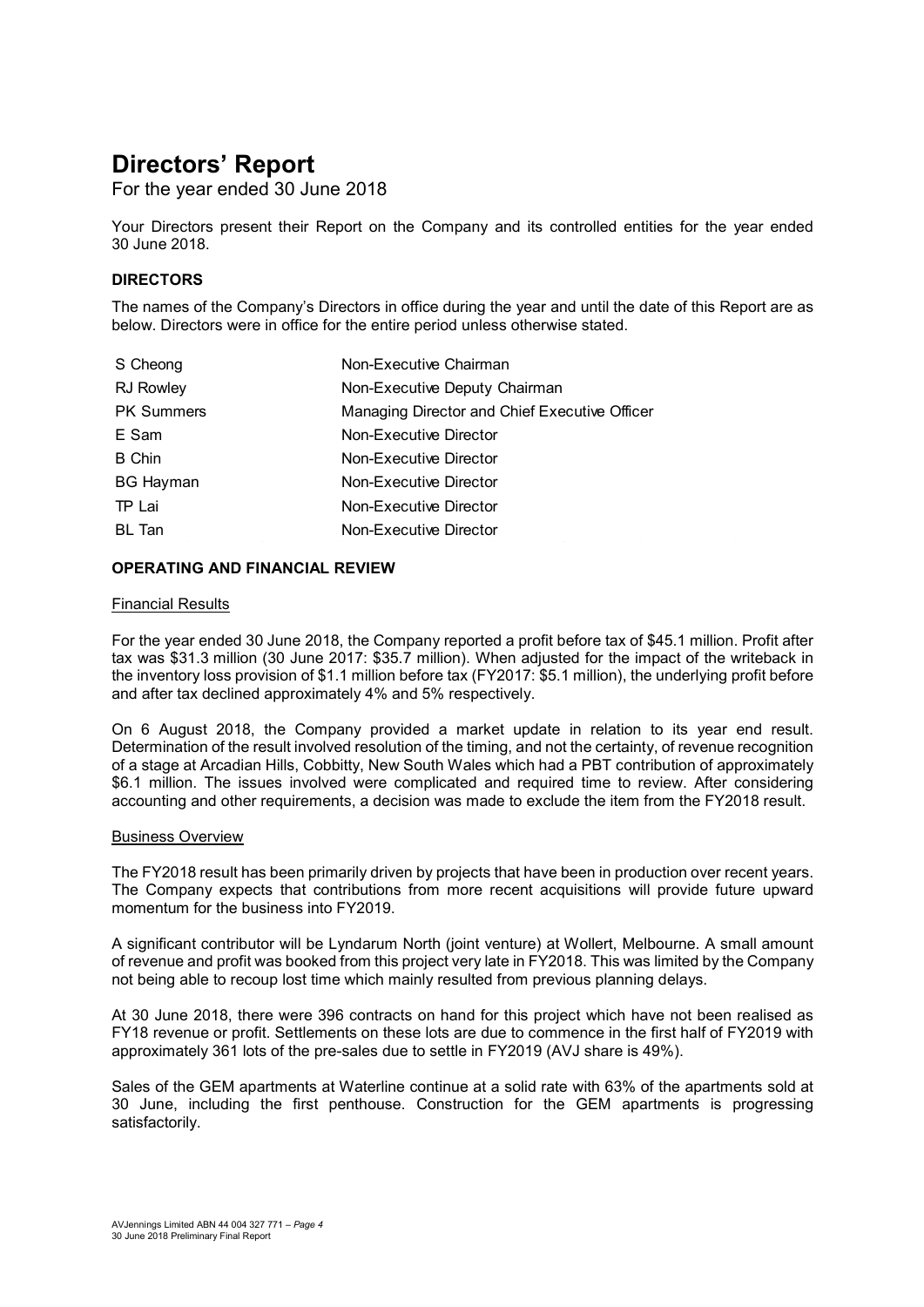## Directors' Report

For the year ended 30 June 2018

#### OPERATING AND FINANCIAL REVIEW (continued)

The final new project of scale that is currently under construction is Riverton at Jimboomba in Brisbane. Earthworks for stage 1 have commenced and some presales achieved. However, significant advancement of the project is not expected until the back end of FY2019.

Directors declared a fully franked final dividend of 3.0 cents per share be paid in October 2018, taking total dividends declared for FY2018 to 5.0 cents per share, in line with the prior year.

The Company's Directors have determined that the Dividend Reinvestment Plan (DRP) will apply to the final dividend. Shares issued under the DRP will attract a 2.5% discount to the weighted average market price over the 5 trading days from the ex-dividend date. The DRP will not be underwritten.

#### Balance sheet and land holdings

Controlled land inventory fell moderately to 9,373 lots (30 June 2017: 9,654 lots) as settlements outweighed acquisitions, which included an apartment site in Kogarah, New South Wales (67 lot equivalents) and land projects at Huntley, New South Wales (231 lot equivalents) and in Queensland at Ripley (294 lot equivalents), Deebing Heights (210 lot equivalents) and Rochedale (81 lot equivalents).

The geographic diversification of the Company's land holdings will be further enhanced by the pending acquisition of a 575 lot, residential land development site, 35km north of Auckland's CBD. The acquisition remains subject to regulatory approval however, the approval application is at an advanced stage and settlement is expected in October/November 2018.

Strong cash from operations has assisted a reduction in net debt to \$130.7 million, down from \$164.1 million at 30 June 2017. As such, gearing remains low with net debt to total assets of only 20% (30 June 2017: 23%) and the Company extended its Club banking facilities by a further 12 months to 30 September 2020.

#### **Outlook**

The fundamental drivers of demand for residential property remain positive with low interest rate and inflationary expectations combined with population growth and shortages of detached dwellings, townhouses and low-rise apartments in Sydney, Melbourne and Auckland.

Activity in key residential markets has been very high in recent years, placing significant pressure on development and construction processes. The Company believes that, as some markets soften, it will benefit as activity eventually returns to levels that are more sustainable over the longer term.

The Company continues to be confident about the future as its continuing focus on delivering traditional housing solutions in prime markets as affordably as possible exposes it to the deepest and most stable residential markets.

In FY2019, the Company expects to benefit from continued strength in the Sydney market and settlements from the Lyndarum North and Waterline projects in Victoria in particular.

The Company expects positive revenue and earnings momentum given current levels of production, strong pre-sales volumes and continued progress of key projects.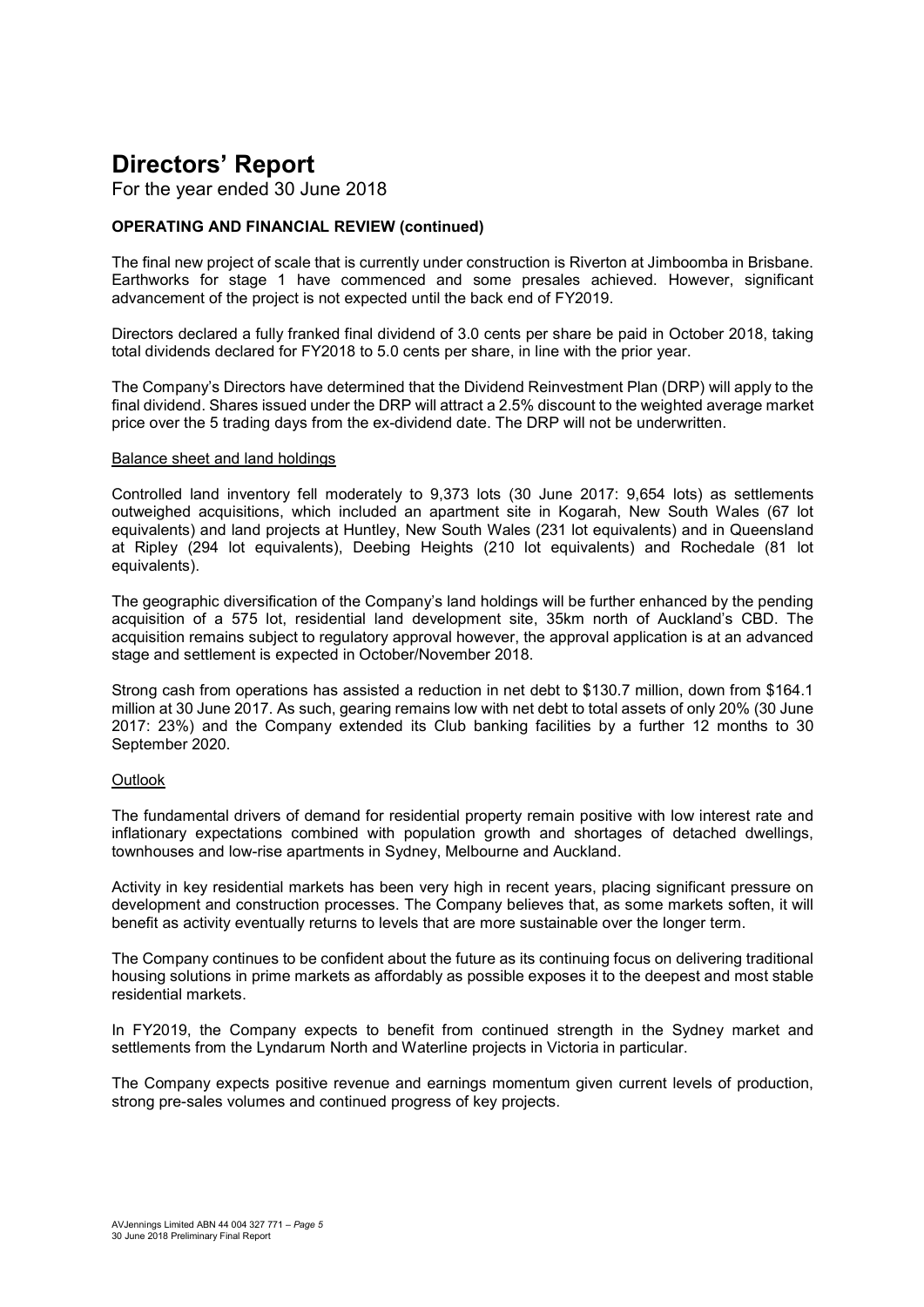## Directors' Report

For the year ended 30 June 2018

#### DIVIDENDS

A fully franked final dividend of 3.5 cents per share for the year ended 30 June 2017 was paid on 19 September 2017, and a fully franked interim dividend of 2.0 cents per share paid on 19 April 2018 (2017 interim dividend: 1.5 cents). Subsequent to the end of the financial year, the Directors have recommended a fully franked final dividend of 3.0 cents per share to be paid on 11 October 2018. The Dividend Reinvestment Plan remains active.

#### SIGNIFICANT FVENTS AFTER THE BALANCE SHEET DATE

No matter or circumstance has arisen since 30 June 2018 that has significantly affected, or may significantly affect:

- a) the Group's operations in future financial years; or
- b) the results of those operations in future financial years; or
- c) the Group's state of affairs in future financial years.

#### ROUNDING

ASIC Corporations (Rounding in Financial/Directors' Reports) Instrument 2016/191 is applicable to the Group and in accordance with that Instrument, amounts in the Financial Report and the Directors' Report are rounded to the nearest thousand dollars, unless otherwise stated.

The Report is made in accordance with a resolution of the Directors.

Peter Summers **Director** 17 August 2018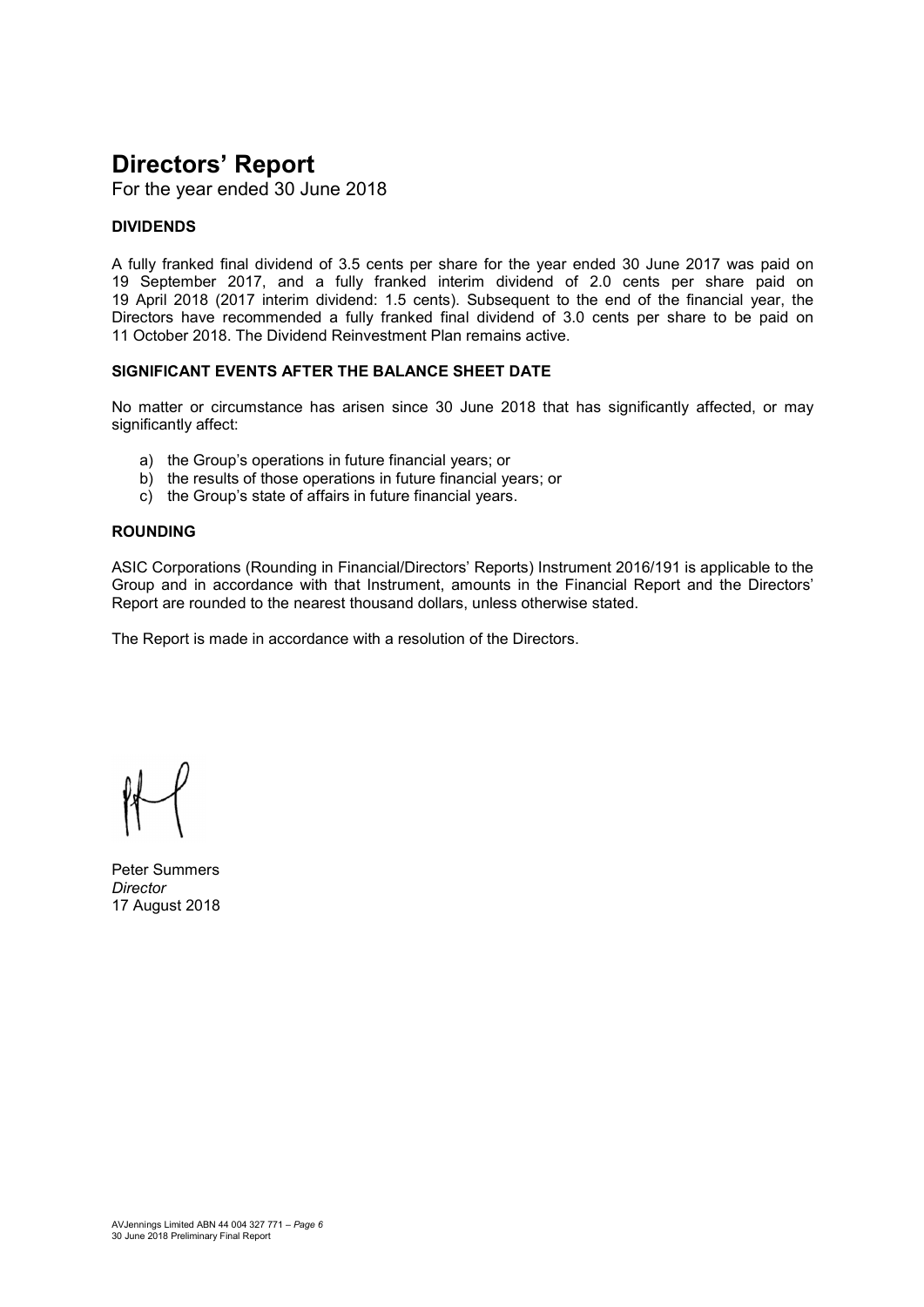## Consolidated Statement of Comprehensive Income

| <b>Consolidated Statement of Comprehensive Income</b>     |             |            |           |
|-----------------------------------------------------------|-------------|------------|-----------|
|                                                           |             |            |           |
|                                                           |             |            |           |
|                                                           |             |            |           |
|                                                           |             |            |           |
|                                                           |             |            |           |
|                                                           |             |            |           |
|                                                           |             |            |           |
|                                                           |             |            |           |
|                                                           |             |            |           |
|                                                           |             |            |           |
| For the year ended 30 June 2018                           |             |            |           |
|                                                           |             |            |           |
|                                                           |             | 2018       | 2017      |
|                                                           | <b>Note</b> | \$'000     | \$'000    |
|                                                           |             |            |           |
| Revenues                                                  | 3           | 374,317    | 401,632   |
| Cost of sales                                             |             | (282, 710) | (305,053) |
| Gross profit                                              |             | 91,607     | 96,579    |
| Share of profits/(losses) of associates and joint venture |             |            |           |
| entities accounted for using the equity method            | 10          | 226        | (28)      |
| Change in inventory loss provisions                       | 3           | 1,111      | 5,057     |
| Selling and marketing expenses                            |             | (7,285)    | (10, 297) |
| Employee expenses                                         |             | (24, 392)  | (24,600)  |
| Other operational expenses                                |             | (7,534)    | (7,069)   |
| Management and administration expenses                    |             | (8, 192)   | (8, 120)  |
| Depreciation expense                                      |             | (269)      | (298)     |
| Finance costs                                             | 3           | (190)      | (195)     |
|                                                           |             |            |           |
| Profit before income tax                                  |             | 45,082     | 51,029    |
| Income tax                                                | 4           | (13, 735)  | (15,312)  |
|                                                           |             |            |           |
| Profit after income tax                                   |             | 31,347     | 35,717    |
| Other comprehensive income (OCI)                          |             |            |           |
| Foreign currency translation                              |             | (714)      | (109)     |
|                                                           |             |            |           |
| Other comprehensive loss for the year                     |             | (714)      | (109)     |
| Total comprehensive income for the year                   |             | 30,633     | 35,608    |
|                                                           |             |            |           |
|                                                           |             |            |           |
| Profit for the year attributable to owners of the Company |             | 31,347     | 35,717    |
| Total comprehensive income for the year attributable to   |             |            |           |
| owners of the Company                                     |             | 30,633     | 35,608    |
|                                                           |             |            |           |
| Earnings per share (cents per share):                     |             |            |           |
|                                                           |             | 8.13       | 9.31      |
| Basic earnings per share<br>Diluted earnings per share    |             | 8.13       | 9.31      |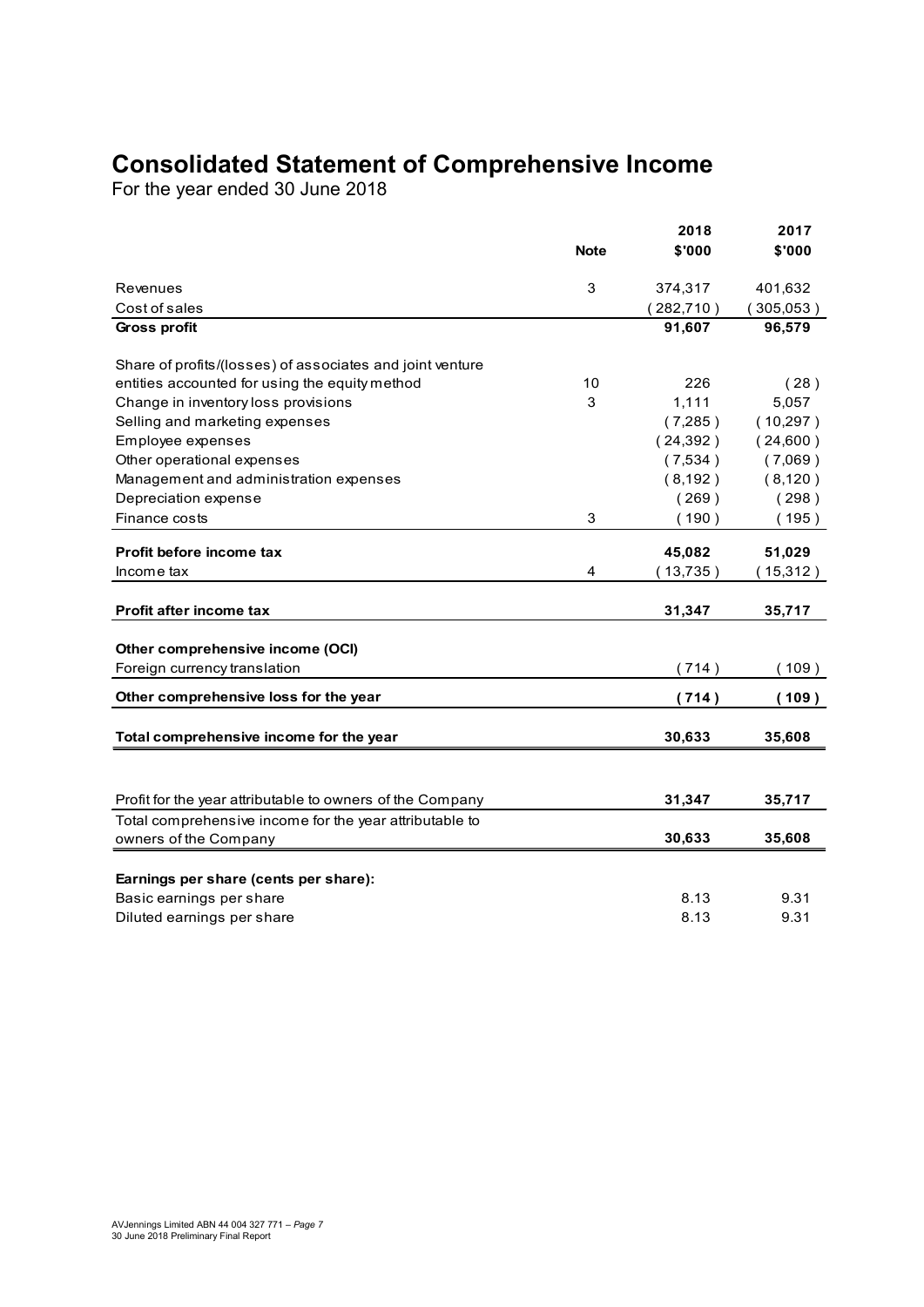## Consolidated Statement of Financial Position

| <b>Consolidated Statement of Financial Position</b> |             |         |         |
|-----------------------------------------------------|-------------|---------|---------|
|                                                     |             |         |         |
|                                                     |             |         |         |
|                                                     |             |         |         |
|                                                     |             |         |         |
|                                                     |             |         |         |
|                                                     |             |         |         |
|                                                     |             |         |         |
|                                                     |             |         |         |
|                                                     |             |         |         |
|                                                     |             |         |         |
| As at 30 June 2018                                  |             |         |         |
|                                                     |             |         |         |
|                                                     |             | 2018    | 2017    |
|                                                     | <b>Note</b> | \$'000  | \$'000  |
|                                                     |             |         |         |
| <b>Current assets</b>                               |             |         |         |
| Cash and cash equivalents                           |             | 8,491   | 15,562  |
| Trade and other receivables                         |             | 95,096  | 121,872 |
| Inventories                                         |             | 193,340 | 211,073 |
| Other assets<br><b>Total current assets</b>         |             | 7,150   | 3,073   |
|                                                     |             | 304,077 | 351,580 |
| <b>Non-current assets</b>                           |             |         |         |
| Trade and other receivables                         |             | 24,329  | 38,131  |
| Inventories                                         |             | 295,037 | 308,133 |
| Equity accounted investments                        |             | 10,721  | 8,449   |
| Available-for-sale financial assets                 |             | 2,880   | 2,880   |
| Plant and equipment                                 |             | 536     | 792     |
| Intangible assets                                   |             | 2,816   | 2,816   |
| <b>Total non-current assets</b>                     |             | 336,319 | 361,201 |
|                                                     |             |         |         |
| <b>Total assets</b>                                 |             | 640,396 | 712,781 |
|                                                     |             |         |         |
| <b>Current liabilities</b>                          |             |         |         |
| Trade and other payables                            |             | 38,358  | 75,553  |
| Interest-bearing loans and borrowings               |             | 13,407  | 2,607   |
| Tax payable                                         |             | 10,597  | 5,257   |
| Provisions                                          |             | 6,019   | 5,607   |
| <b>Total current liabilities</b>                    |             | 68,381  | 89,024  |
|                                                     |             |         |         |
| <b>Non-current liabilities</b>                      |             |         |         |
| Trade and other payables                            |             | 23,397  | 37,449  |
| Interest-bearing loans and borrowings               |             | 125,799 | 177,016 |
| Deferred tax liabilities                            |             | 23,079  | 27,422  |
| Provisions                                          |             | 742     | 867     |
| <b>Total non-current liabilities</b>                |             | 173,017 | 242,754 |
|                                                     |             |         |         |
| <b>Total liabilities</b>                            |             | 241,398 | 331,778 |
|                                                     |             |         |         |
| Net assets                                          |             | 398,998 | 381,003 |
|                                                     |             |         |         |
| <b>Equity</b>                                       |             |         |         |
| Contributed equity                                  | $\,6\,$     | 167,943 | 160,436 |
| Reserves                                            |             | 6,906   | 6,622   |
| Retained earnings                                   |             | 224,149 | 213,945 |
|                                                     |             |         |         |
| <b>Total equity</b>                                 |             | 398,998 | 381,003 |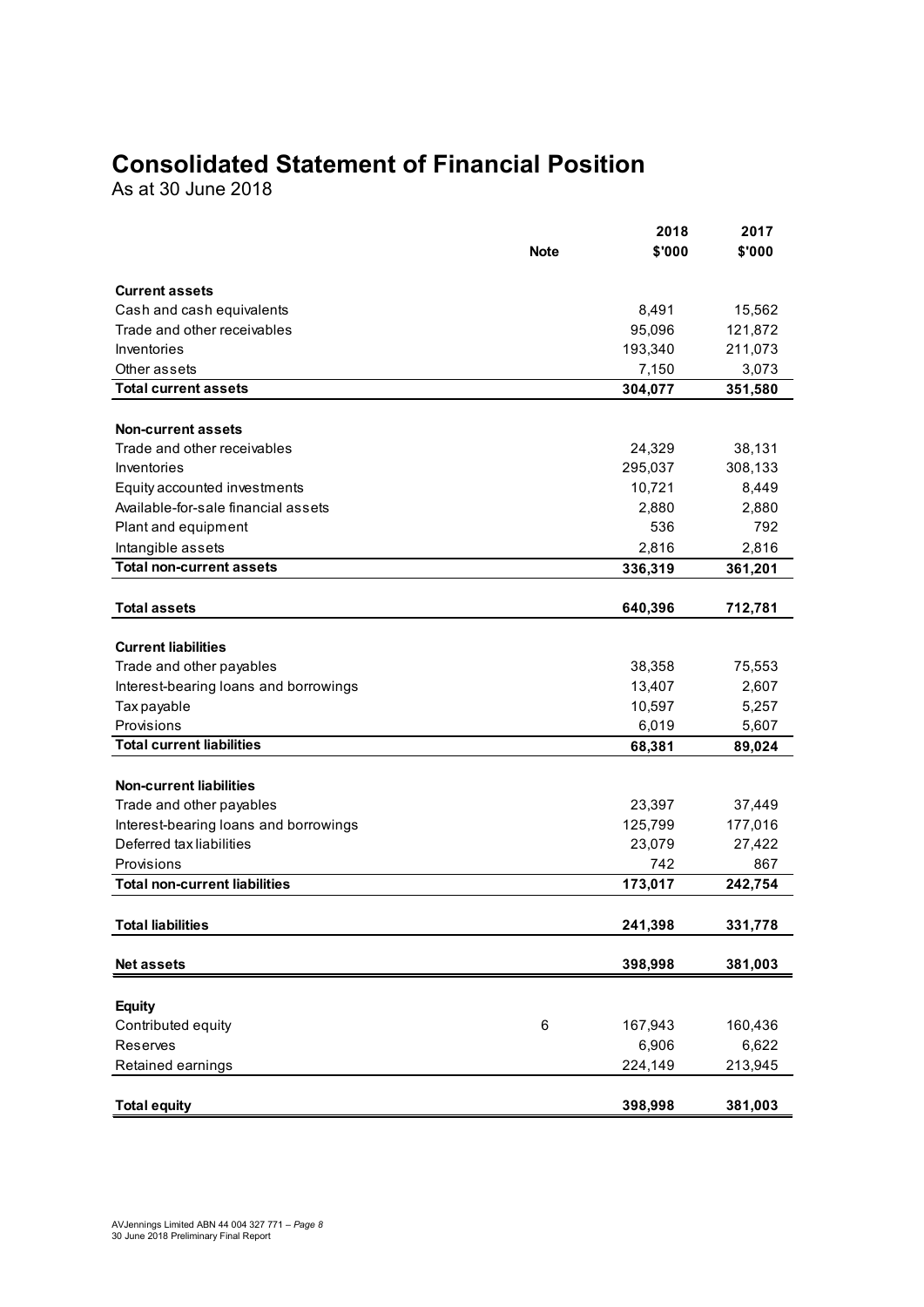## Consolidated Statement of Changes in Equity

| For the year ended 30 June 2018                                                                                                                                                                                        |                 |                                               | <b>Consolidated Statement of Changes in Equity</b>                                                            |                                                               |                                              |                               |
|------------------------------------------------------------------------------------------------------------------------------------------------------------------------------------------------------------------------|-----------------|-----------------------------------------------|---------------------------------------------------------------------------------------------------------------|---------------------------------------------------------------|----------------------------------------------|-------------------------------|
|                                                                                                                                                                                                                        |                 |                                               | <b>Attributable to equity</b>                                                                                 |                                                               |                                              |                               |
|                                                                                                                                                                                                                        | <b>Note</b>     | <b>Contributed</b><br><b>Equity</b><br>\$'000 | holders of AVJennings Limited<br>Foreign<br><b>Currency</b><br><b>Translation</b><br><b>Reserve</b><br>\$'000 | Share-<br>based<br><b>Payment</b><br><b>Reserve</b><br>\$'000 | <b>Retained</b><br><b>Earnings</b><br>\$'000 | <b>Total Equity</b><br>\$'000 |
| At 1 July 2016                                                                                                                                                                                                         |                 | 160,436                                       | 3,833                                                                                                         | 2,189                                                         | 197,449                                      | 363,907                       |
| Comprehensive income:<br>Profit for the year<br>Other comprehensive loss for the                                                                                                                                       |                 |                                               |                                                                                                               |                                                               | 35,717                                       | 35,717                        |
| year<br><b>Total comprehensive income</b>                                                                                                                                                                              |                 |                                               | (109)                                                                                                         | ۰                                                             |                                              | (109)                         |
| for the year                                                                                                                                                                                                           |                 |                                               | (109)                                                                                                         |                                                               | 35,717                                       | 35,608                        |
| Transactions with owners in their<br>capacity as owners:<br>- Share-based payment expense<br>reversed (forfeited shares)<br>- Share based payment expense<br>- Dividends paid<br><b>Total transactions with owners</b> | $5\phantom{.0}$ |                                               |                                                                                                               | (110)<br>819<br>$\blacksquare$                                | $\overline{\phantom{0}}$<br>(19,221)         | (110)<br>819<br>(19,221)      |
| in their capacity as owners                                                                                                                                                                                            |                 |                                               |                                                                                                               | 709                                                           | (19,221)                                     | (18,512)                      |
| At 30 June 2017                                                                                                                                                                                                        |                 | 160,436                                       | 3,724                                                                                                         | 2,898                                                         | 213,945                                      | 381,003                       |
| At 1 July 2017                                                                                                                                                                                                         |                 | 160,436                                       | 3,724                                                                                                         | 2,898                                                         | 213,945                                      | 381,003                       |
| Comprehensive income:<br>Profit for the year<br>Other comprehensive loss for the                                                                                                                                       |                 |                                               |                                                                                                               | $\overline{\phantom{a}}$                                      | 31,347                                       | 31,347                        |
| year                                                                                                                                                                                                                   |                 |                                               | (714)                                                                                                         | $\blacksquare$                                                |                                              | (714)                         |
| <b>Total comprehensive income</b><br>for the year                                                                                                                                                                      |                 | $\sim$                                        | (714)                                                                                                         | $\blacksquare$                                                | 31,347                                       | 30,633                        |
| Transactions with owners in their<br>capacity as owners:                                                                                                                                                               |                 |                                               |                                                                                                               |                                                               |                                              |                               |
| - Ordinary share capital raised<br>- Treasury shares acquired<br>- Share based payment expense                                                                                                                         | 6(a)<br>6(b)    | 7,688<br>(181)                                | $\blacksquare$                                                                                                | $\overline{\phantom{a}}$<br>998                               |                                              | 7,688<br>(181)<br>998         |
| - Dividends paid                                                                                                                                                                                                       | $\overline{5}$  | $\blacksquare$                                | $\overline{\phantom{a}}$                                                                                      | $\blacksquare$                                                | (21, 143)                                    | (21, 143)                     |
| <b>Total transactions with owners</b><br>in their capacity as owners                                                                                                                                                   |                 | 7,507                                         |                                                                                                               | 998                                                           | (21, 143)                                    | (12,638)                      |
| At 30 June 2018                                                                                                                                                                                                        |                 | 167,943                                       | 3,010                                                                                                         | 3,896                                                         | 224,149                                      |                               |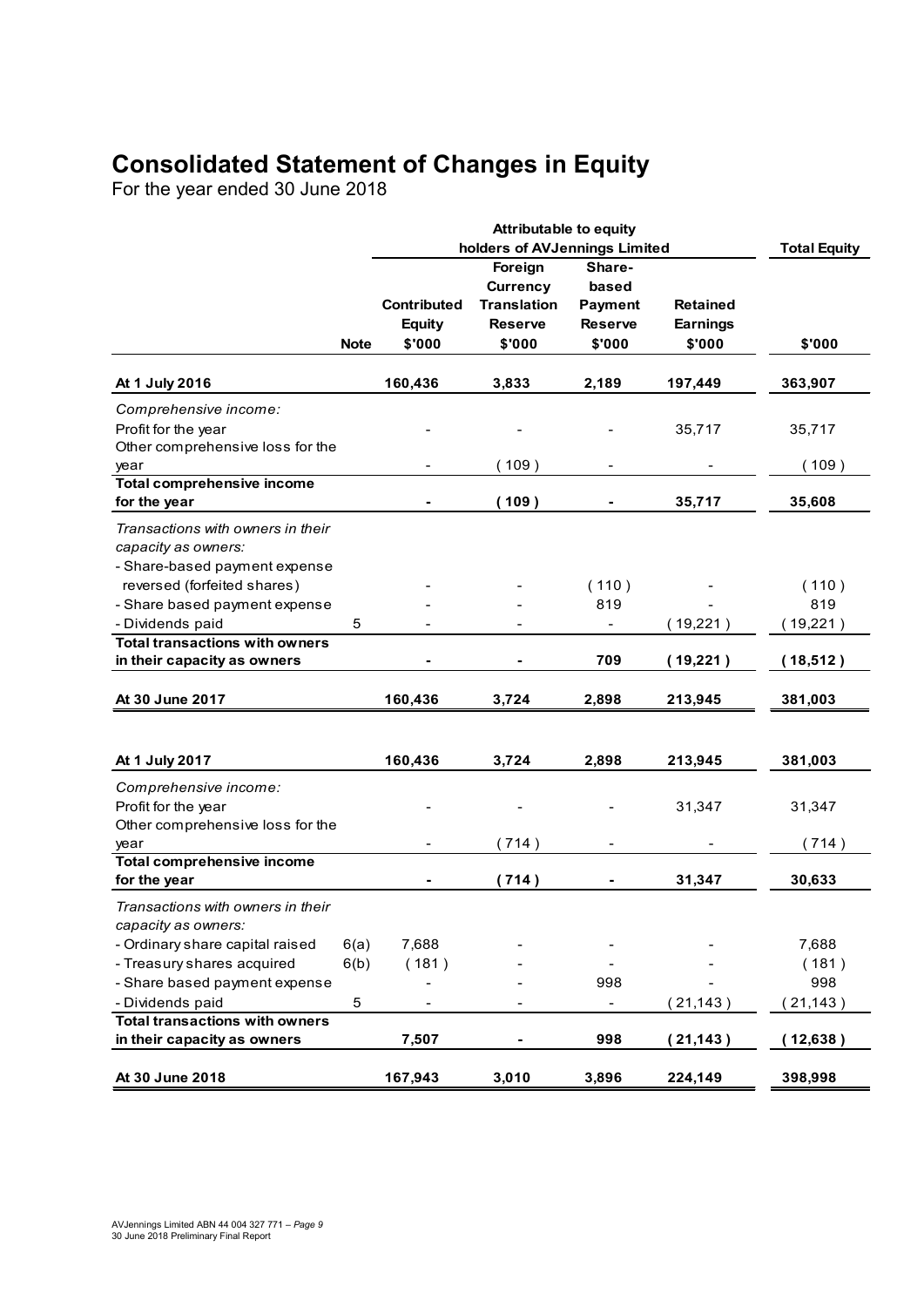## Consolidated Statement of Cash Flows

| <b>Consolidated Statement of Cash Flows</b><br>For the year ended 30 June 2018 |             |                |                |
|--------------------------------------------------------------------------------|-------------|----------------|----------------|
|                                                                                |             |                |                |
|                                                                                |             |                |                |
|                                                                                |             |                |                |
|                                                                                |             |                |                |
|                                                                                |             |                |                |
|                                                                                |             |                |                |
|                                                                                | <b>Note</b> | 2018<br>\$'000 | 2017<br>\$'000 |
|                                                                                |             |                |                |
| Cash flows from operating activities<br>Receipts from customers                |             | 450,776        | 408,600        |
| Payments to suppliers and employees                                            |             | (378,095)      | (394, 782)     |
| Finance costs including interest paid                                          |             | (12, 212)      | (10, 544)      |
| Income tax paid                                                                |             | (12, 575)      | (16, 501)      |
| Net cash from/(used in) operating activities                                   |             | 47,894         | (13, 227)      |
| Cash flows from investing activities                                           |             |                |                |
| Payments for plant and equipment                                               |             | (15)           | (119)          |
| Interest received                                                              |             | 1,410          | 860            |
| Dividends received from joint venture entity                                   |             |                | 208            |
| Additional investment in joint venture entity                                  |             | (2,047)        | $\blacksquare$ |
| Net cash (used in)/from investing activities                                   |             | (652)          | 949            |
| Cash flows from financing activities                                           |             |                |                |
| Proceeds from borrowings                                                       |             | 154,182        | 230,975        |
| Repayment of borrowings                                                        |             | (194, 599)     | (226, 875)     |
| Payment for treasury shares                                                    | 6(b)        | (181)          |                |
| Dividends paid                                                                 | 5           | (21, 143)      | (19, 221)      |
| Proceeds from issue of shares                                                  | 6(a)        | 7,688          | -              |
| Net cash used in financing activities                                          |             | (54, 053)      | (15, 121)      |
| Net decrease in cash and cash equivalents                                      |             | (6, 811)       | (27, 399)      |
| Cash and cash equivalents at beginning of the year                             |             | 15,562         | 43,086         |
| Effects of exchange rate changes on cash and cash equivalents                  |             | (260)          | (125)          |
|                                                                                |             | 8,491          | 15,562         |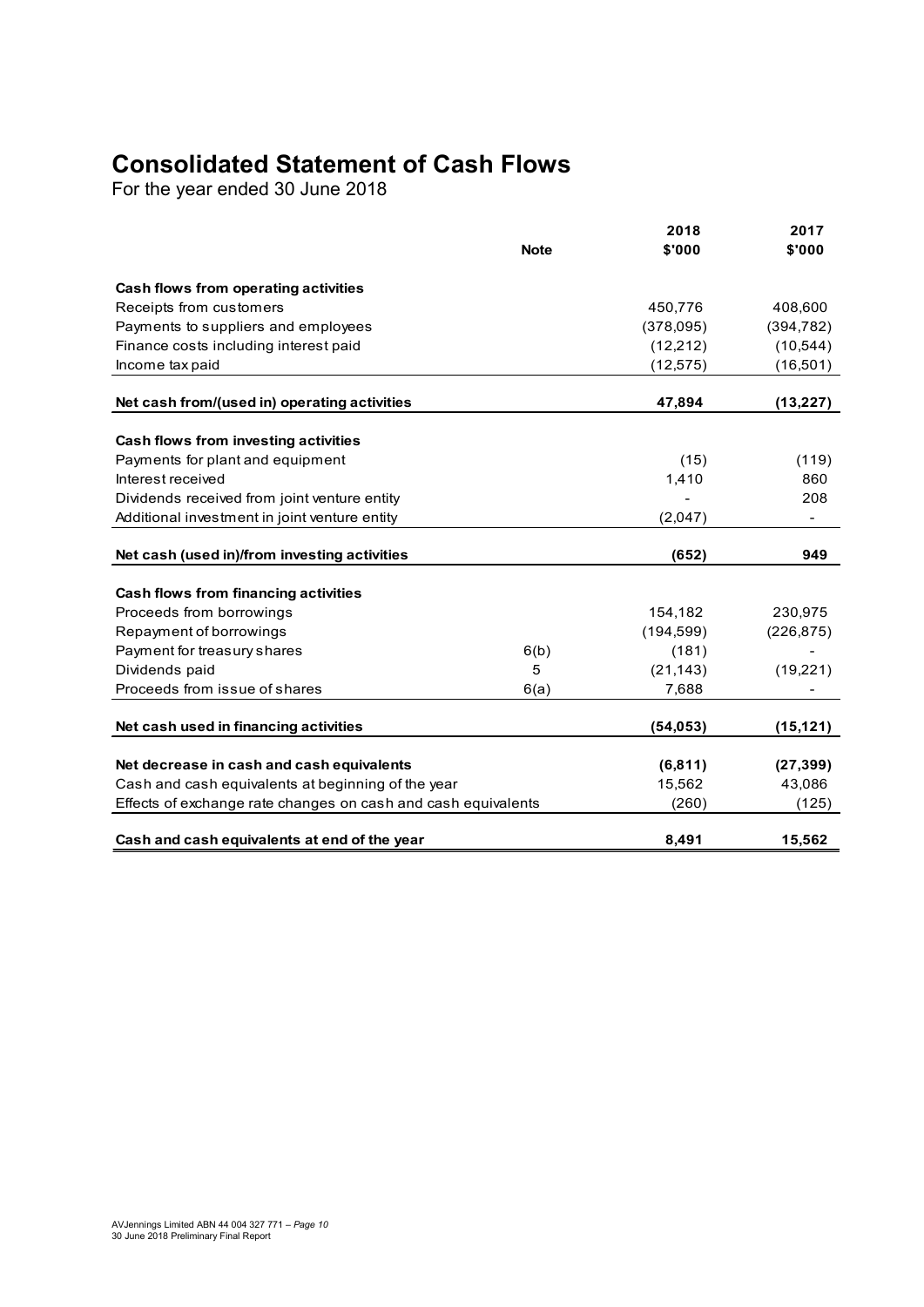For the year ended 30 June 2018

#### 1. CORPORATE INFORMATION

The Consolidated Report of AVJennings Limited for the year ended 30 June 2018 was authorised for issue in accordance with a resolution of the Directors on 17 August 2018. The Company is a for profit company limited by shares domiciled and incorporated in Australia whose shares are publicly traded on the Australian Securities Exchange and the Singapore Exchange through SGX GlobalQuote.

#### 2. BASIS OF PREPARATION AND ACCOUNTING POLICIES

The Report is a general purpose financial report which has been prepared in accordance with Australian Accounting Standards and the requirements of the Corporations Act 2001.

It is recommended that this Report be read in conjunction with the Annual Report for the year ended 30 June 2017 and considered together with any public announcements made by AVJennings Limited during the year ended 30 June 2018 in accordance with the continuous disclosure obligations of the ASX listing rules.

This Report is presented in Australian Dollars and all values are rounded to the nearest thousand dollars (\$'000) unless otherwise stated. The accounting policies adopted are consistent with those of the previous financial year.

Certain new accounting standards have been published that are not mandatory for the year ended 30 June 2018 and have not been early adopted by the Group. The Group's assessment of the impact of these new standards is set out below:

AASB 9 Financial Instruments: (effective 1 January 2018 / applicable to the Group 1 July 2018)

AASB 9 addresses the classification, measurement and derecognition of financial assets and financial liabilities. The Group does not expect a material impact to the Group's accounting for financial instruments.

AASB 15 Revenue from Contracts with Customers: (effective 1 January 2018 / applicable to the Group 1 July 2018)

AASB 15 establishes a comprehensive framework for determining whether, how much and when revenue is recognised. It replaces existing revenue recognition guidance, including AASB 118 Revenue and AASB 111 Construction Contracts. The new standard is unlikely to have a material impact on land and built form revenue recognised on settlement. However, at this stage, it is expected that the standard will have a material impact on some of the revenue currently recognised prior to settlement, with the recognition point under AASB 15 likely to be deferred.

#### AASB 16 Leases: (effective 1 January 2019 / applicable to the Group 1 July 2019)

AASB 16 sets out the principles for the recognition, measurement, presentation and disclosure of leases. This standard will predominantly affect lessees, bringing all major leases on balance sheet.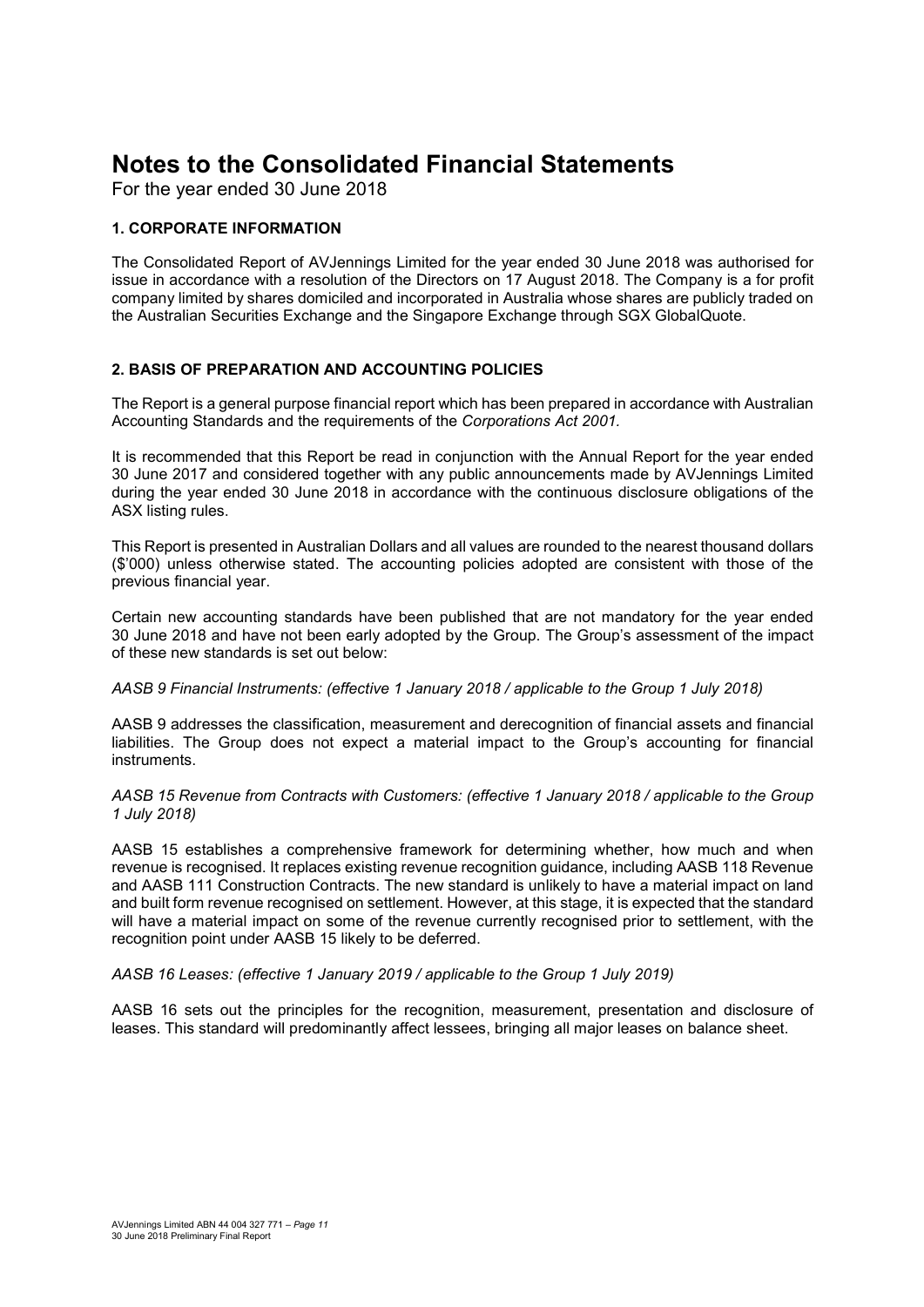For the year ended 30 June 2018

#### 2. BASIS OF PREPARATION AND ACCOUNTING POLICIES (continued)

#### 3. REVENUES AND EXPENSES

| 2. BASIS OF PREPARATION AND ACCOUNTING POLICIES (continued)                                                                                                                                                                                                                                                                                                                                                                                                                                                                                                                                                      |                |                |
|------------------------------------------------------------------------------------------------------------------------------------------------------------------------------------------------------------------------------------------------------------------------------------------------------------------------------------------------------------------------------------------------------------------------------------------------------------------------------------------------------------------------------------------------------------------------------------------------------------------|----------------|----------------|
| Whilst the total amount of expense recorded in the income statement is expected to remain unchanged<br>over the full lease term, the timing of expense recognition could accelerate. The expense would be re-<br>characterised as interest expense and amortisation expense instead of rent. Assets and liabilities will<br>increase as "right to use assets" and "leasing liabilities" are recorded for operating leases.                                                                                                                                                                                       |                |                |
| AVJennings has performed an initial assessment of AASB 16 on its existing material operating lease<br>arrangements as a lessee. Based on the preliminary assessment and using a discount rate of<br>approximately 6.86%, the Group would recognise right of use assets approximating 1% of total assets<br>and lease liabilities approximating 2% of total liabilities if the Standard were to be implemented at<br>30 June 2018. Assuming there are no material changes to leasing arrangements, AVJennings expects<br>the percentage of right of use assets and lease liabilities to remain at similar levels. |                |                |
| <b>3. REVENUES AND EXPENSES</b>                                                                                                                                                                                                                                                                                                                                                                                                                                                                                                                                                                                  |                |                |
| Profit from ordinary activities before income tax includes the following revenues and expenses:                                                                                                                                                                                                                                                                                                                                                                                                                                                                                                                  |                |                |
|                                                                                                                                                                                                                                                                                                                                                                                                                                                                                                                                                                                                                  | 2018<br>\$'000 | 2017<br>\$'000 |
| <b>Revenues</b>                                                                                                                                                                                                                                                                                                                                                                                                                                                                                                                                                                                                  |                |                |
|                                                                                                                                                                                                                                                                                                                                                                                                                                                                                                                                                                                                                  |                |                |
| Sales of land and built form                                                                                                                                                                                                                                                                                                                                                                                                                                                                                                                                                                                     | 371,190        | 399,450        |
| Interest received                                                                                                                                                                                                                                                                                                                                                                                                                                                                                                                                                                                                | 1,410          | 860            |
| Management fees received/receivable                                                                                                                                                                                                                                                                                                                                                                                                                                                                                                                                                                              | 977            | 1,084          |
| Other                                                                                                                                                                                                                                                                                                                                                                                                                                                                                                                                                                                                            | 740            | 238            |
| <b>Total revenues</b>                                                                                                                                                                                                                                                                                                                                                                                                                                                                                                                                                                                            | 374,317        | 401,632        |
| Cost of sales include:                                                                                                                                                                                                                                                                                                                                                                                                                                                                                                                                                                                           |                |                |
| Amortisation of finance costs capitalised to inventories                                                                                                                                                                                                                                                                                                                                                                                                                                                                                                                                                         | 17,220         | 12,898         |
| <b>Finance costs</b>                                                                                                                                                                                                                                                                                                                                                                                                                                                                                                                                                                                             |                |                |
| Bank loans and overdrafts                                                                                                                                                                                                                                                                                                                                                                                                                                                                                                                                                                                        | 12,212         | 10,544         |
| Less: Amount capitalised to inventories                                                                                                                                                                                                                                                                                                                                                                                                                                                                                                                                                                          | (12,022)       | (10, 349)      |
| <b>Finance costs expensed</b>                                                                                                                                                                                                                                                                                                                                                                                                                                                                                                                                                                                    | 190            | 195            |
| <b>Impairment of assets</b>                                                                                                                                                                                                                                                                                                                                                                                                                                                                                                                                                                                      |                |                |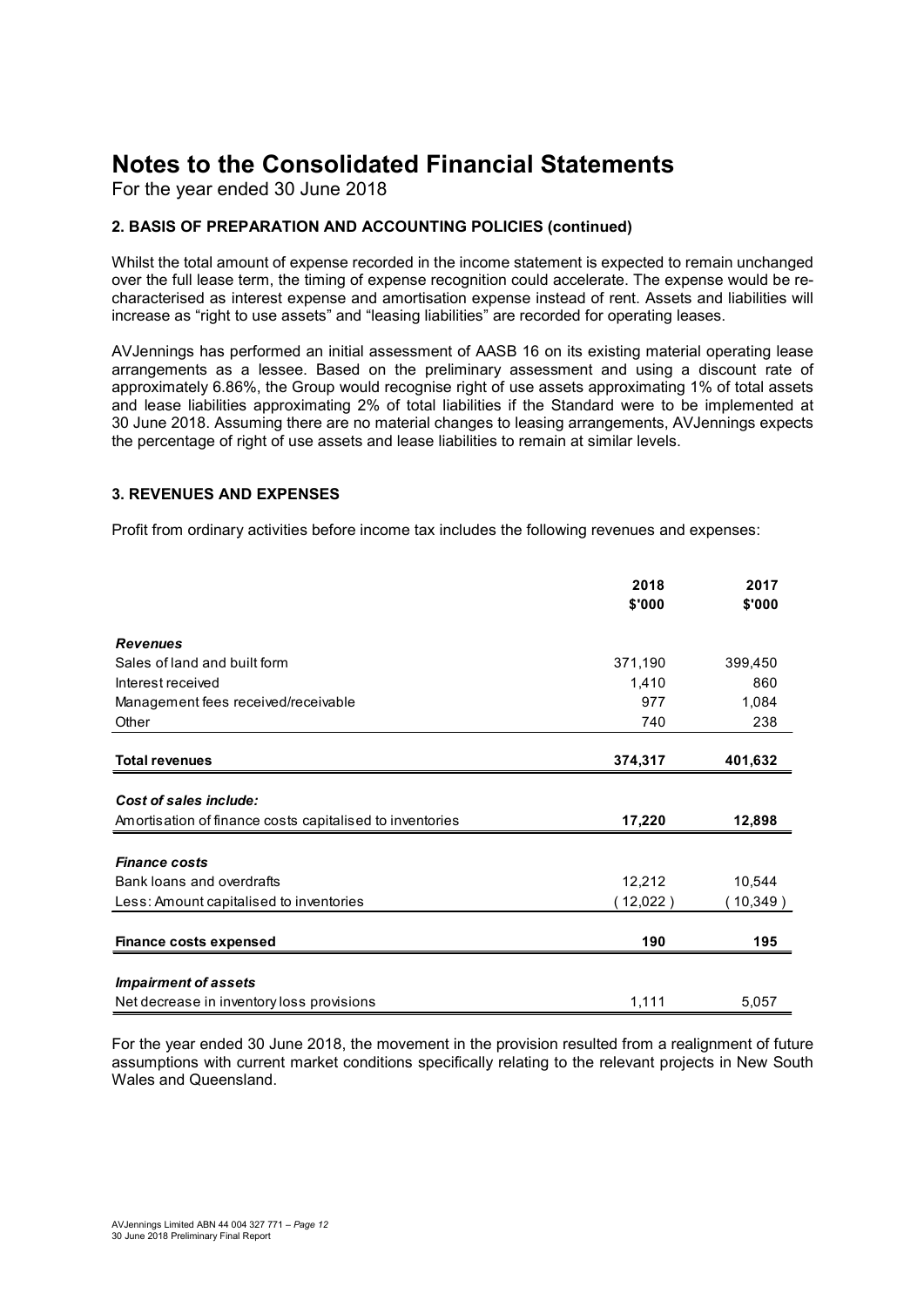#### 4. INCOME TAX

| <b>Notes to the Consolidated Financial Statements</b><br>For the year ended 30 June 2018                                                                                 |             |                       |
|--------------------------------------------------------------------------------------------------------------------------------------------------------------------------|-------------|-----------------------|
| <b>4. INCOME TAX</b>                                                                                                                                                     |             |                       |
|                                                                                                                                                                          | 2018        | 2017                  |
|                                                                                                                                                                          | \$'000      | \$'000                |
| Income tax expense                                                                                                                                                       |             |                       |
| The major components of income tax are:                                                                                                                                  |             |                       |
| Current income tax                                                                                                                                                       |             |                       |
| Current income tax charge                                                                                                                                                | 17,955      | 11,332                |
| Adjustment for prior year<br>Deferred income tax                                                                                                                         | (7)         | (7)                   |
| Current temporary differences                                                                                                                                            | (4,212)     | 3,977                 |
| Adjustment for prior year                                                                                                                                                | (1)         | 10 <sup>°</sup>       |
| Income tax reported in the Consolidated                                                                                                                                  |             |                       |
| <b>Statement of Comprehensive Income</b>                                                                                                                                 | 13,735      | 15,312                |
| Numerical reconciliation between aggregate tax recognised in the Consolidated Statement<br>of Comprehensive Income and tax calculated per the statutory income tax rate: |             |                       |
| Accounting profit before income tax                                                                                                                                      | 45,082      | 51,029                |
| Tax at Australian income tax rate of 30%                                                                                                                                 | 13,525      | 15,309                |
| Share of equity accounted Joint Venture (profits)/losses                                                                                                                 | (69)        | 8                     |
| Other non-deductible items                                                                                                                                               | 363         | 144                   |
| Foreign jurisdiction (losses)/gains                                                                                                                                      | (21)        | $\overline{2}$        |
| Effect of lower tax rate in foreign jurisdictions<br>Adjustment for prior year                                                                                           | (55)<br>(8) | (154)<br>$\mathbf{3}$ |
|                                                                                                                                                                          |             |                       |
|                                                                                                                                                                          | 13,735      | 15,312                |
| Income tax expense                                                                                                                                                       |             |                       |

| Current income tax                                                                     |             |                 |
|----------------------------------------------------------------------------------------|-------------|-----------------|
| Current income tax charge                                                              | 17,955      | 11,332          |
| Adjustment for prior year                                                              | (7)         | (7)             |
| Deferred income tax                                                                    |             |                 |
| Current temporary differences                                                          | (4,212)     | 3,977           |
| Adjustment for prior year                                                              | (1)         | 10 <sup>°</sup> |
| Income tax reported in the Consolidated                                                |             |                 |
| <b>Statement of Comprehensive Income</b>                                               | 13,735      | 15,312          |
| of Comprehensive Income and tax calculated per the statutory income tax rate:          |             |                 |
| Accounting profit before income tax                                                    | 45,082      | 51,029          |
| Tax at Australian income tax rate of 30%                                               |             |                 |
|                                                                                        | 13,525      | 15,309<br>8     |
| Share of equity accounted Joint Venture (profits)/losses<br>Other non-deductible items | (69)<br>363 | 144             |
| Foreign jurisdiction (losses)/gains                                                    | (21)        | 2               |
| Effect of lower tax rate in foreign jurisdictions                                      | 〔55)        | (154)           |
| Adjustment for prior year                                                              | (8)         | 3               |
| Income tax expense                                                                     | 13,735      | 15,312          |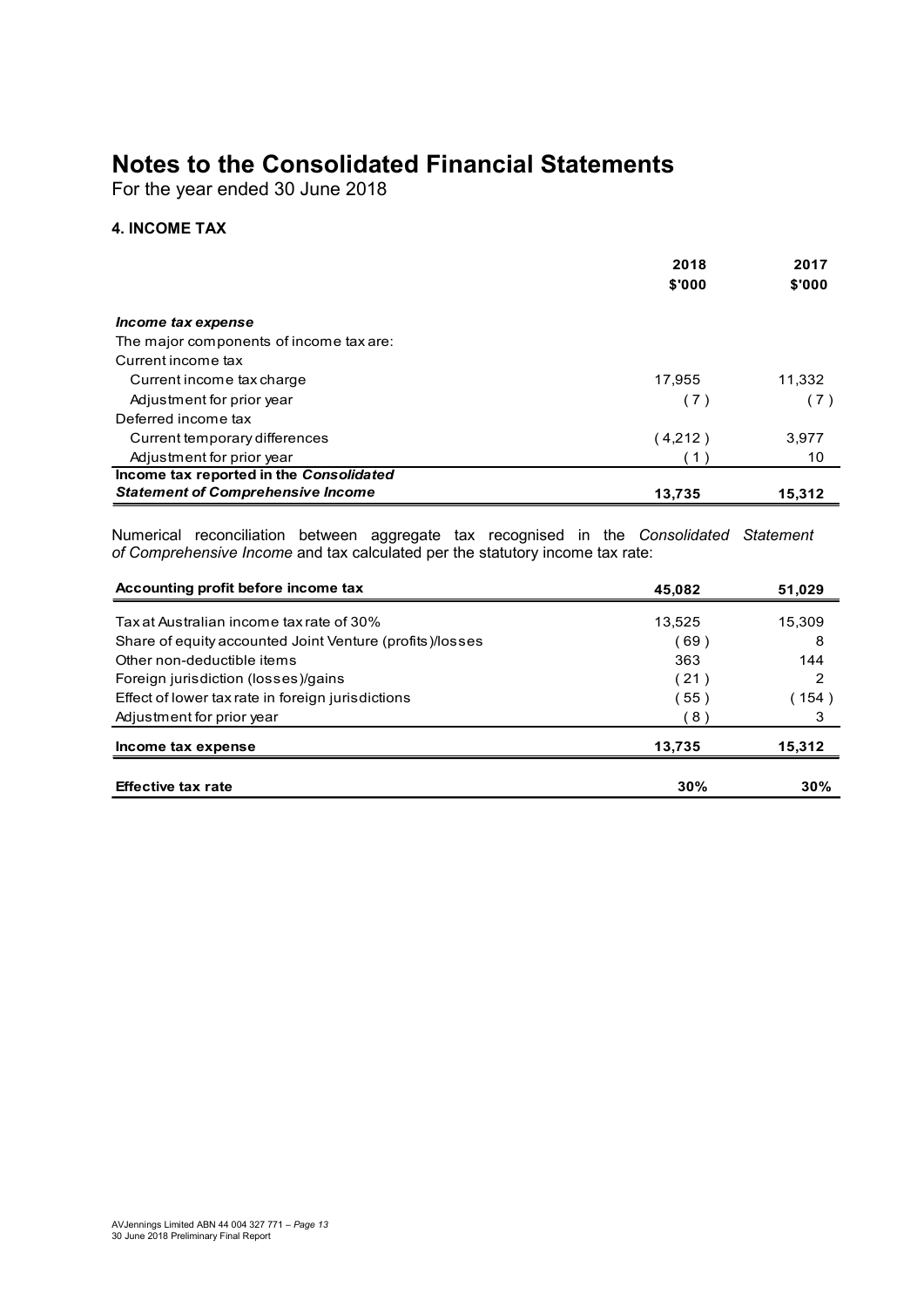#### 5. DIVIDENDS

| <b>Notes to the Consolidated Financial Statements</b><br>For the year ended 30 June 2018           |                |                |
|----------------------------------------------------------------------------------------------------|----------------|----------------|
| <b>5. DIVIDENDS</b>                                                                                |                |                |
|                                                                                                    | 2018<br>\$'000 | 2017<br>\$'000 |
| Cash dividends declared and paid                                                                   |                |                |
| 2016 final dividend of 3.5 cents per share,                                                        |                |                |
| paid 23 September 2016. Fully franked @ 30% tax                                                    |                | 13,455         |
| 2017 interim dividend of 1.5 cents per share,<br>paid 7 April 2017. Fully franked @ 30% tax        |                | 5,766          |
| 2017 final dividend of 3.5 cents per share,                                                        | 13,455         |                |
| paid 19 September 2017. Fully franked @ 30% tax                                                    |                |                |
| 2018 interim dividend of 2.0 cents per share,<br>paid 19 April 2018. Fully franked @ 30% tax       | 7,688          |                |
| Total cash dividends declared and paid                                                             | 21,143         | 19,221         |
| <b>Dividends proposed</b>                                                                          |                |                |
| 2017 final dividend of 3.5 cents per share,                                                        |                |                |
| paid 19 September 2017. Fully franked @ 30% tax                                                    |                | 13,455         |
| 2018 final dividend of 3.0 cents per share,<br>to be paid 11 October 2018. Fully franked @ 30% tax |                |                |
|                                                                                                    | 11,848         |                |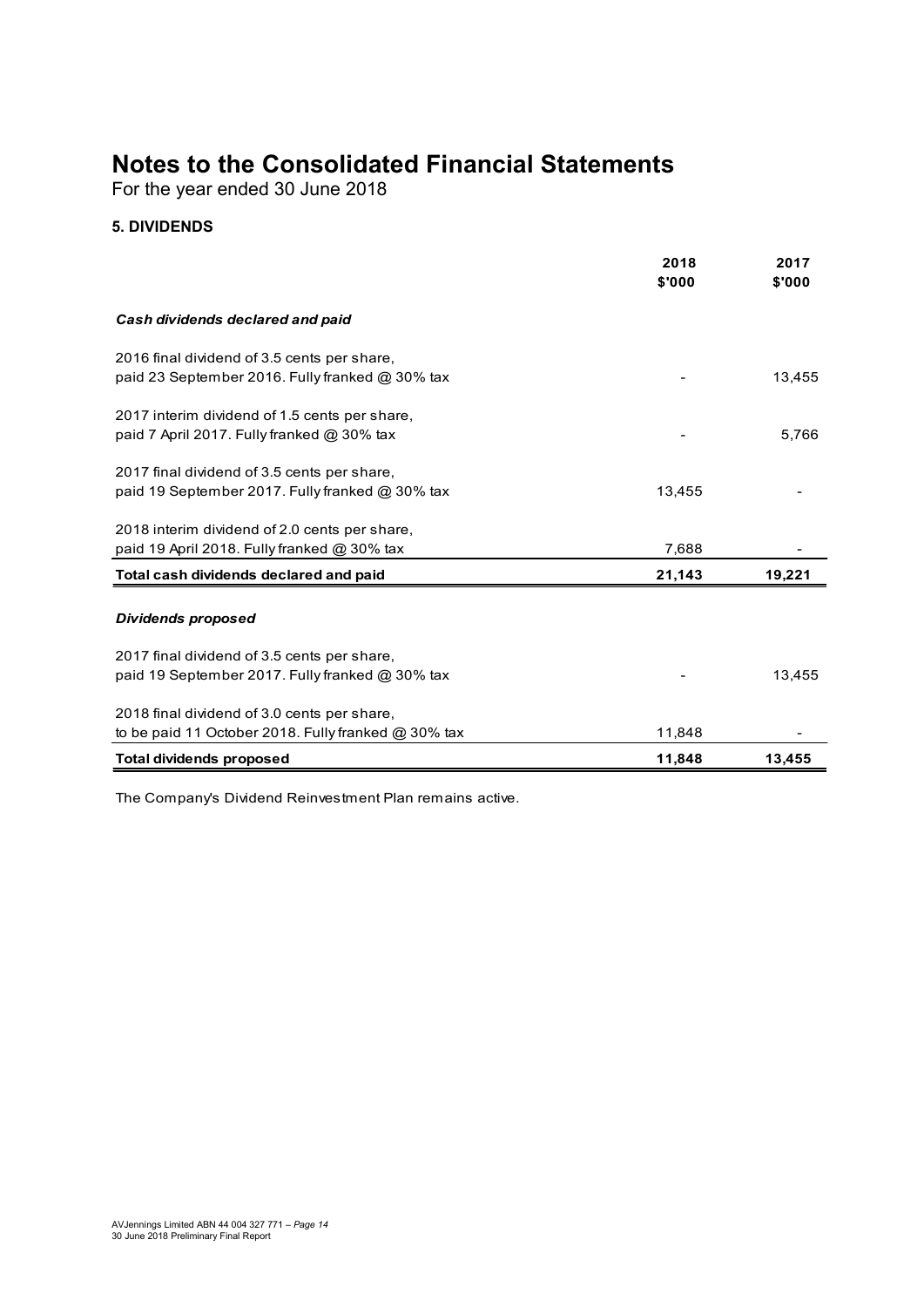#### 6. CONTRIBUTED EQUITY

| <b>Notes to the Consolidated Financial Statements</b><br>For the year ended 30 June 2018 |               |               |         |         |
|------------------------------------------------------------------------------------------|---------------|---------------|---------|---------|
|                                                                                          |               |               |         |         |
|                                                                                          |               |               |         |         |
|                                                                                          |               |               |         |         |
| <b>6. CONTRIBUTED EQUITY</b>                                                             |               |               |         |         |
|                                                                                          | 2018          | 2017          | 2018    | 2017    |
|                                                                                          | <b>Number</b> | <b>Number</b> | \$'000  | \$'000  |
| Ordinary shares                                                                          | 394,926,905   | 384,423,851   | 170,481 | 162,793 |
| Treasury shares                                                                          | (495, 632)    | (842,089)     | (2,538) | (2,357) |
| Share capital                                                                            | 394,431,273   | 383,581,762   | 167,943 | 160,436 |
|                                                                                          |               |               |         |         |
| (a) Movement in ordinary share capital                                                   | <b>Number</b> | <b>Number</b> | \$'000  | \$'000  |
| As at the beginning of the year                                                          | 384,423,851   | 384,423,851   | 162,793 | 162,793 |
|                                                                                          | 7,252,488     |               | 5,309   |         |
|                                                                                          |               |               | 2,379   |         |
| Issued under the dividend reinvestment plan                                              |               |               |         |         |
| Issued pursuant to the underwriting agreement                                            | 3,250,566     |               |         |         |

The DRP offered shares in the capital of the Company (Shares) to each shareholder of the Company with a registered address in Australia and New Zealand (and otherwise as determined pursuant to the DRP) by way of reinvestment of some or all of their Dividend entitlement.

On 23 March 2018, the Company announced it had entered into an underwriting agreement to underwrite the subscription of shares offered under the DRP held by shareholders other than the ultimate parent entity, SC Global Developments Pty Ltd, who had elected to fully participate in the DRP. The issue price per share under the DRP was \$0.732 per share, being the average of the daily volume weighted average price of all AVJennings' shares sold on the ASX during the Pricing Period, which commenced on 23 March 2018 and concluded on 29 March 2018, less a 2.5% discount.

On 19 April 2018, AVJennings issued:

- 7,252,488 Shares to shareholders of AVJennings under the DRP; and
- 3,250,566 Shares to the Underwriter pursuant to the Underwriting Agreement.

The shares issued under the DRP and the Underwriting Agreement raised \$7,688,000 in total.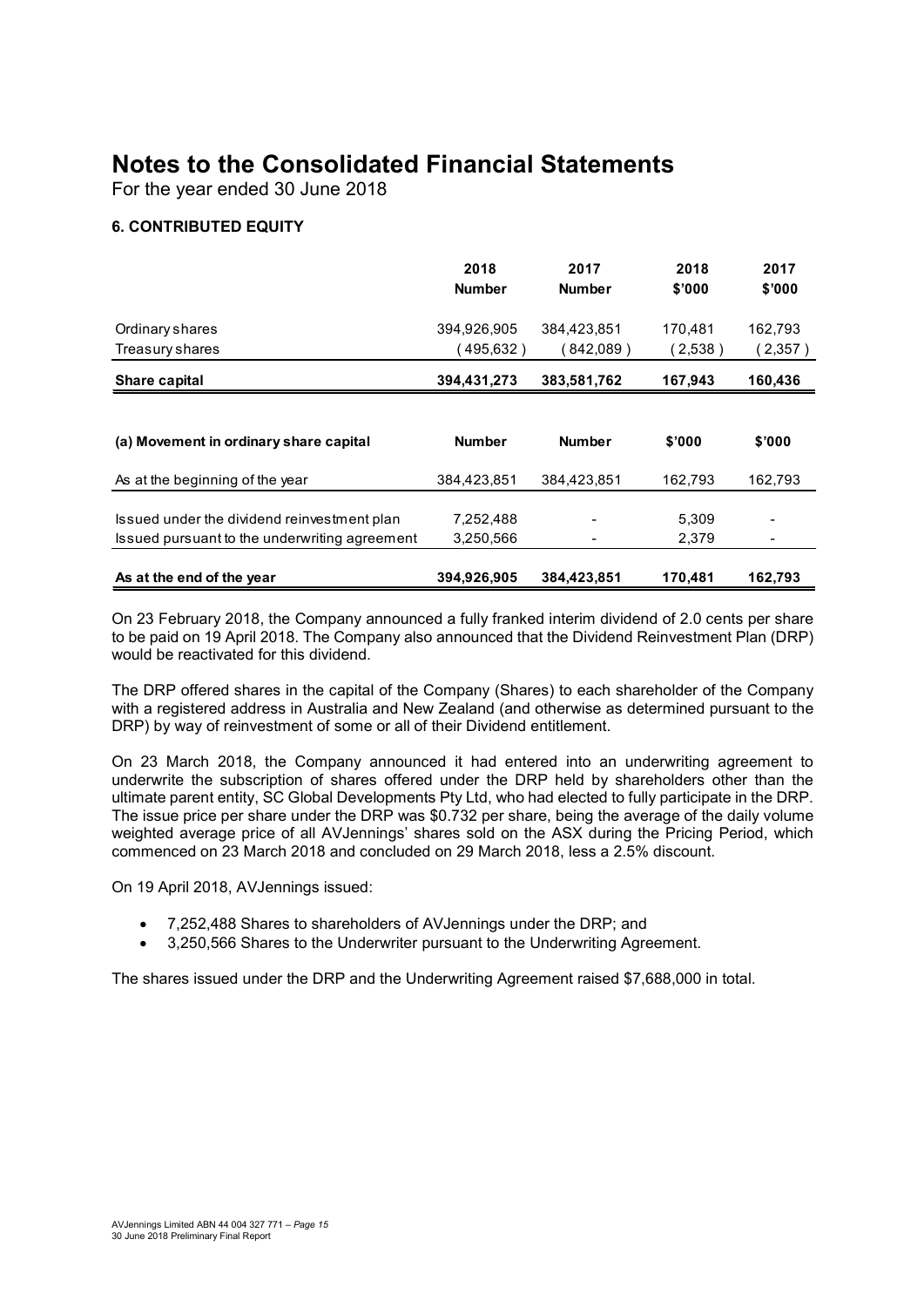#### 6. CONTRIBUTED EQUITY (continued)

| 2017<br>\$'000                                |
|-----------------------------------------------|
| (2,357)                                       |
|                                               |
| (2,357)                                       |
| 2018<br>\$'000<br>(2,357)<br>(181)<br>(2,538) |

Fully paid ordinary shares carry one vote per share and carry the right to dividends. There are currently no unexercised or outstanding options. No options were exercised during the year.

Treasury shares are shares in AVJennings Limited that are held by the AVJ Deferred Employee Share Plan Trust for the purpose of issuing shares to Executives.

The original cost of the shares was treated as a reduction in share capital and the underlying shares identified separately as treasury shares.

#### 7. OPERATING SEGMENTS

The Group operates primarily in residential development.

The Group determines segments based on information that is provided to the Managing Director who is the Chief Operating Decision Maker (CODM). The CODM assesses the performance and makes decisions about the resources to be allocated to the segment. Each segment prepares a detailed finance report on a monthly basis which summarises the following:

- Historic results of the segment; and
- Forecast of the segment for the remainder of the year.

#### Reportable segments

#### Jurisdictions:

This includes activities relating to Land Development, Integrated Housing and Apartments Development.

Other:

This includes numerous low value items, amongst the most significant of which is interest.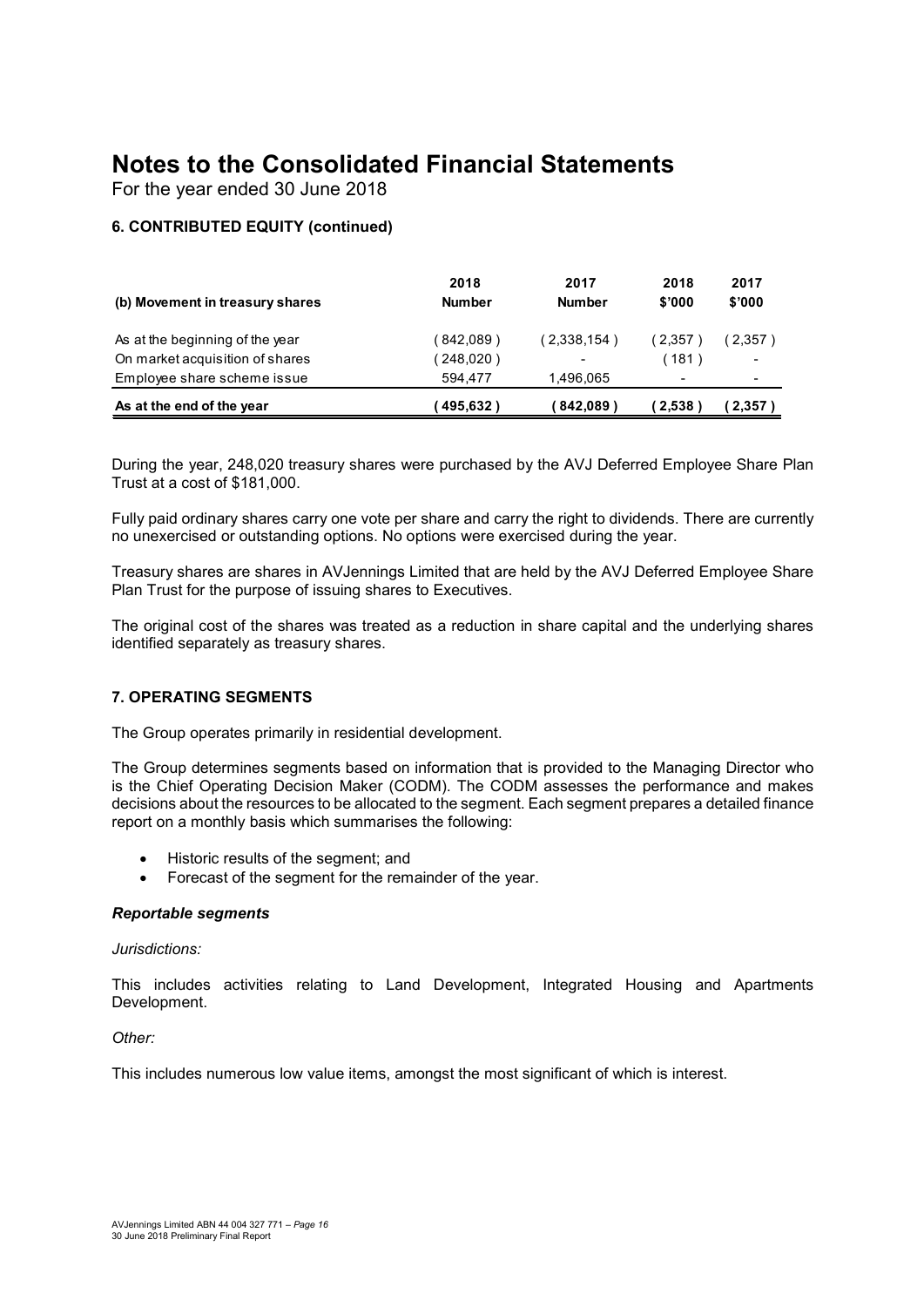#### 7. OPERATING SEGMENTS (continued)

| <b>Notes to the Consolidated Financial Statements</b>                                                                           |                          |                          |                          |                          |                          |                          |                          |                          |                          |                          |                          |                          |                     |                      |
|---------------------------------------------------------------------------------------------------------------------------------|--------------------------|--------------------------|--------------------------|--------------------------|--------------------------|--------------------------|--------------------------|--------------------------|--------------------------|--------------------------|--------------------------|--------------------------|---------------------|----------------------|
|                                                                                                                                 |                          |                          |                          |                          |                          |                          |                          |                          |                          |                          |                          |                          |                     |                      |
| For the year ended 30 June 2018                                                                                                 |                          |                          |                          |                          |                          |                          |                          |                          |                          |                          |                          |                          |                     |                      |
|                                                                                                                                 |                          |                          |                          |                          |                          |                          |                          |                          |                          |                          |                          |                          |                     |                      |
| 7. OPERATING SEGMENTS (continued)                                                                                               |                          |                          |                          |                          |                          |                          |                          |                          |                          |                          |                          |                          |                     |                      |
|                                                                                                                                 |                          |                          |                          |                          |                          |                          |                          |                          |                          |                          |                          |                          |                     |                      |
|                                                                                                                                 |                          |                          |                          |                          |                          |                          |                          |                          |                          |                          |                          |                          |                     |                      |
| The following table presents the revenues and results information regarding operating segments for the year ended 30 June 2018: |                          |                          |                          |                          |                          |                          |                          |                          |                          |                          |                          |                          |                     |                      |
|                                                                                                                                 |                          |                          |                          |                          |                          |                          |                          |                          |                          |                          |                          |                          |                     |                      |
| <b>Operating Segments</b>                                                                                                       | 2018                     | <b>NSW</b><br>2017       | 2018                     | <b>VIC</b><br>2017       | 2018                     | QLD<br>2017              | 2018                     | SA<br>2017               | 2018                     | <b>NZ</b><br>2017        | Other<br>2018            | 2017                     | 2018                | <b>Total</b><br>2017 |
|                                                                                                                                 | \$'000                   | \$'000                   | \$'000                   | \$'000                   | \$'000                   | \$'000                   | \$'000                   | \$'000                   | \$'000                   | \$'000                   | \$'000                   | \$'000                   | \$'000              | \$'000               |
|                                                                                                                                 |                          |                          |                          |                          |                          |                          |                          |                          |                          |                          |                          |                          |                     |                      |
| <b>Revenues</b>                                                                                                                 |                          |                          |                          |                          |                          |                          |                          |                          |                          |                          |                          |                          |                     |                      |
| <b>External sales</b>                                                                                                           | 195,478                  | 168,028                  | 57,024                   | 73,230                   | 51,360                   | 82,541                   | 52,777                   | 27,768                   | 14,551                   | 47,883                   | $\overline{a}$           |                          | 371,190             | 399,450              |
| Management fees                                                                                                                 |                          | $\overline{\phantom{a}}$ | 644                      | 846                      | 318                      | 215                      | 15                       | 23                       |                          | $\overline{\phantom{a}}$ | $\overline{\phantom{a}}$ | $\overline{\phantom{a}}$ | 977                 | 1,084                |
| Other revenue                                                                                                                   |                          | $\overline{\phantom{a}}$ |                          | $\overline{\phantom{a}}$ |                          | $\sim$                   |                          | $\sim$                   | $\sim$                   | $\overline{\phantom{a}}$ | 2,150                    | 1,098                    | 2,150               | 1,098                |
| Total segment revenues                                                                                                          | 195,478                  | 168,028                  | 57,668                   | 74,076                   | 51,678                   | 82,756                   | 52,792                   | 27,791                   | 14,551                   | 47,883                   | 2,150                    | 1,098                    | 374,317             | 401,632              |
|                                                                                                                                 |                          |                          |                          |                          |                          |                          |                          |                          |                          |                          |                          |                          |                     |                      |
| <b>Results</b>                                                                                                                  |                          |                          |                          |                          |                          |                          |                          |                          |                          |                          |                          |                          |                     |                      |
| Segment results *                                                                                                               | 53,704                   | 42,397                   | 1,207                    | 2,229                    | 1,112                    | 8,051                    | (410)                    | (1,286)                  | 4,127                    | 9,924                    | 2,834                    | 2,177                    | 62,574              | 63,492               |
| Share of profits/(losses) of                                                                                                    |                          |                          |                          |                          |                          |                          |                          |                          |                          |                          |                          |                          |                     |                      |
| associates and JVs accounted                                                                                                    |                          |                          |                          |                          |                          |                          |                          |                          |                          |                          |                          |                          |                     |                      |
| for using the equity method<br>Change in inventory loss                                                                         |                          | 42                       | (3)                      | $\overline{\phantom{a}}$ |                          |                          | (1)                      | (7)                      |                          | $\overline{\phantom{a}}$ | 230                      | (63)                     | 226                 | (28)                 |
| provisions                                                                                                                      | 720                      | 5,775                    | $\sim$                   | $\overline{\phantom{a}}$ | 391                      | $\overline{\phantom{a}}$ | $\overline{\phantom{a}}$ | (718)                    | $\overline{\phantom{a}}$ | $\overline{\phantom{a}}$ |                          | $\overline{\phantom{a}}$ | 1,111               | 5,057                |
|                                                                                                                                 |                          |                          |                          |                          |                          |                          |                          |                          |                          |                          |                          |                          |                     |                      |
| Unallocated depreciation and                                                                                                    |                          | $\sim$                   | $\overline{\phantom{a}}$ | $\overline{\phantom{a}}$ | $\overline{\phantom{0}}$ | $\overline{\phantom{a}}$ |                          | $\sim$                   | $\sim$                   | $\overline{\phantom{a}}$ | $\overline{\phantom{a}}$ | $\sim$                   | (269)               | (298)                |
| amortisation                                                                                                                    |                          |                          |                          | $\overline{\phantom{a}}$ |                          | $\overline{\phantom{a}}$ |                          | $\overline{\phantom{a}}$ |                          |                          | $\overline{\phantom{a}}$ | $\overline{\phantom{a}}$ | (18, 370)           | (16, 999)            |
| Unallocated expenses                                                                                                            |                          | $\sim$                   |                          |                          |                          |                          |                          |                          |                          |                          | $\blacksquare$           | $\overline{\phantom{0}}$ | (190)               | (195)                |
| Unallocated interest expense                                                                                                    | $\overline{\phantom{a}}$ | $\overline{\phantom{a}}$ |                          | $\overline{\phantom{a}}$ |                          |                          |                          | $\overline{\phantom{a}}$ | $\overline{\phantom{0}}$ |                          |                          |                          |                     |                      |
| Profit before tax                                                                                                               |                          |                          |                          |                          |                          |                          |                          |                          |                          |                          |                          |                          | 45,082              | 51,029               |
| Income tax<br>Net profit                                                                                                        |                          |                          |                          |                          |                          |                          |                          |                          |                          |                          |                          |                          | (13, 735)<br>31,347 | (15, 312)<br>35,717  |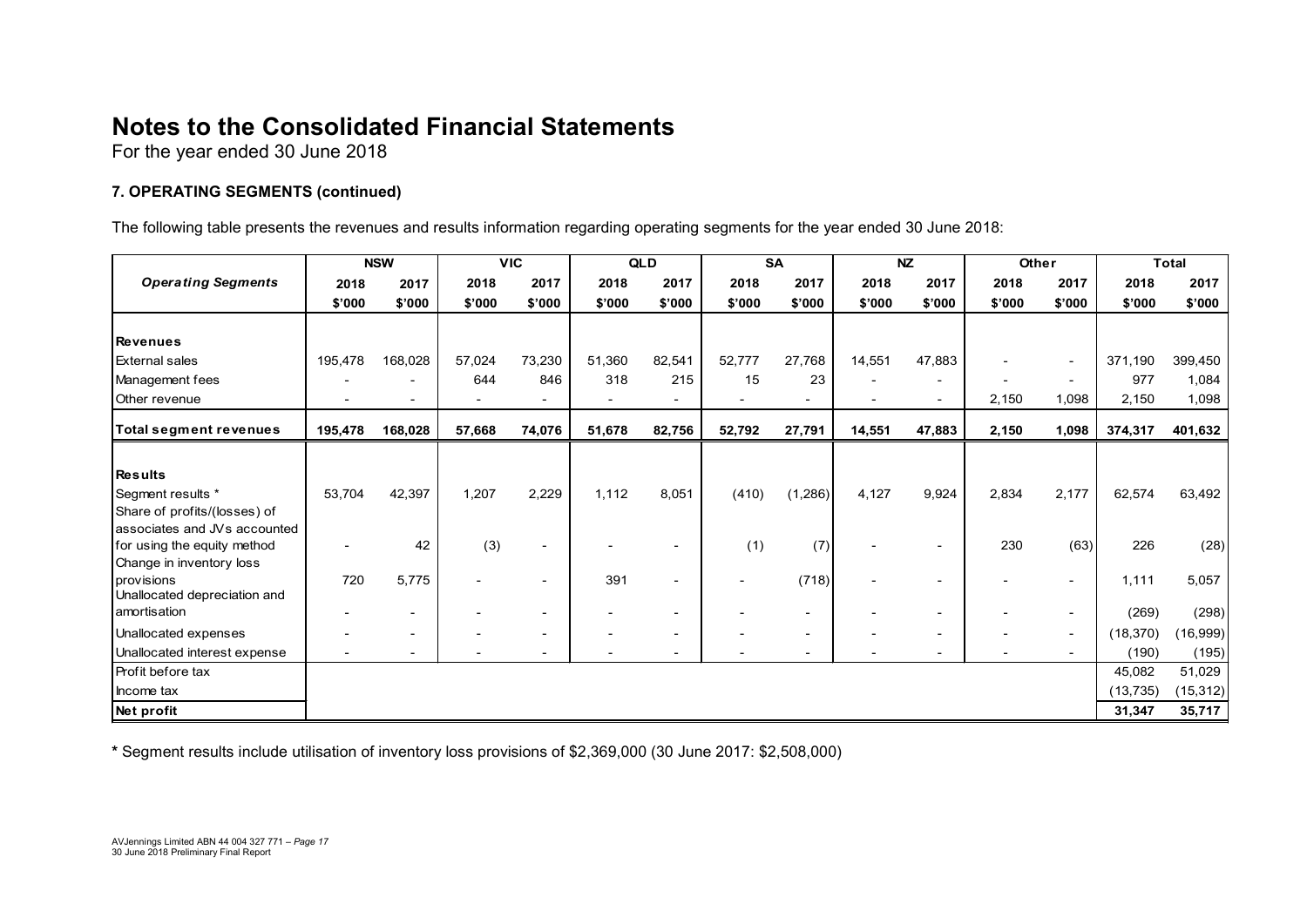#### 7. OPERATING SEGMENTS (continued)

| <b>Notes to the Consolidated Financial Statements</b>                                                                |                |                |                |                |                |                |                        |                |                |                |                |                |                |                |
|----------------------------------------------------------------------------------------------------------------------|----------------|----------------|----------------|----------------|----------------|----------------|------------------------|----------------|----------------|----------------|----------------|----------------|----------------|----------------|
|                                                                                                                      |                |                |                |                |                |                |                        |                |                |                |                |                |                |                |
|                                                                                                                      |                |                |                |                |                |                |                        |                |                |                |                |                |                |                |
|                                                                                                                      |                |                |                |                |                |                |                        |                |                |                |                |                |                |                |
| For the year ended 30 June 2018                                                                                      |                |                |                |                |                |                |                        |                |                |                |                |                |                |                |
| 7. OPERATING SEGMENTS (continued)                                                                                    |                |                |                |                |                |                |                        |                |                |                |                |                |                |                |
| The following table presents the assets and liabilities information regarding operating segments as at 30 June 2018: |                |                |                |                |                |                |                        |                |                |                |                |                |                |                |
| <b>Operating</b>                                                                                                     |                | <b>NSW</b>     | VIC            |                | QLD            |                | $\overline{\text{SA}}$ |                | NZ             |                | Other          |                | Total          |                |
| <b>Segments</b>                                                                                                      | 2018<br>\$'000 | 2017<br>\$'000 | 2018<br>\$'000 | 2017<br>\$'000 | 2018<br>\$'000 | 2017<br>\$'000 | 2018<br>\$'000         | 2017<br>\$'000 | 2018<br>\$'000 | 2017<br>\$'000 | 2018<br>\$'000 | 2017<br>\$'000 | 2018<br>\$'000 | 2017<br>\$'000 |
|                                                                                                                      |                |                |                |                |                |                |                        |                |                |                |                |                |                |                |
| <b>Assets</b>                                                                                                        |                |                |                |                |                |                |                        |                |                | 66,124         | 25,213         | 26,486         | 640,396        | 712,781        |
| Segment<br>assets                                                                                                    | 221,638        | 220,419        | 170,326        | 184,446        | 108,063        | 122,691        | 71,028                 | 92,615         | 44,128         |                |                |                |                |                |
| <b>Total assets</b>                                                                                                  | 221,638        | 220,419        | 170,326        | 184,446        | 108,063        | 122,691        | 71,028                 | 92,615         | 44,128         | 66,124         | 25,213         | 26,486         | 640,396        | 712,781        |
| Liabilities                                                                                                          |                |                |                |                |                |                |                        |                |                |                |                |                |                |                |
| Segment<br>liabilities                                                                                               | 26,224         | 27,503         | 54,611         | 58,685         | 6,507          | 26,405         | 4,992                  | 5,231          | 18,032         | 45,662         | 131,032        | 168,292        | 241,398        | 331,778        |
| <b>Total</b>                                                                                                         |                |                |                |                |                |                |                        |                |                |                |                |                |                |                |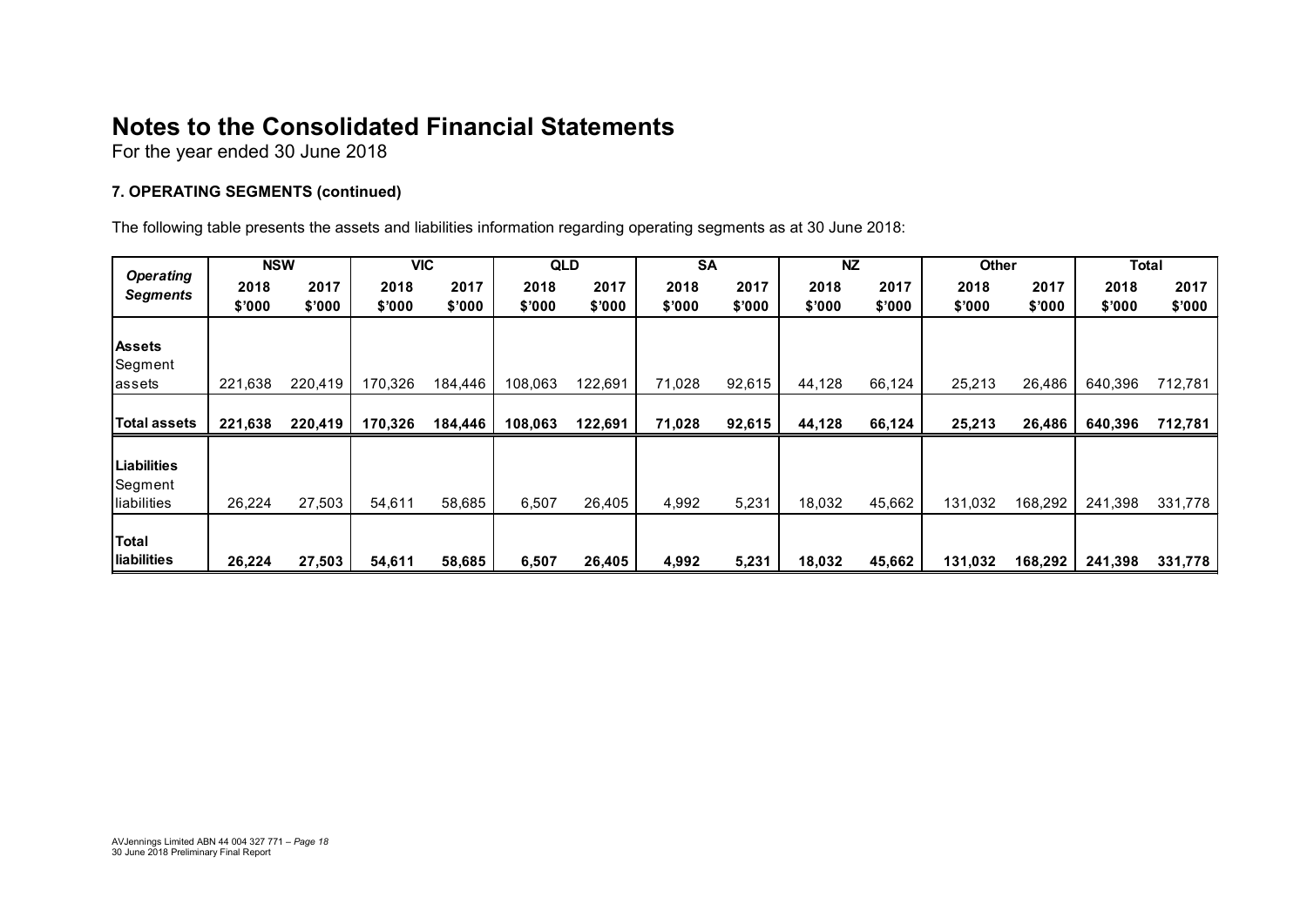#### 8. NET TANGIBLE ASSET BACKING

| <b>Notes to the Consolidated Financial Statements</b> |      |      |
|-------------------------------------------------------|------|------|
| For the year ended 30 June 2018                       |      |      |
| <b>8. NET TANGIBLE ASSET BACKING</b>                  | 2018 | 2017 |

#### 9. INTEREST IN JOINT OPERATIONS

| 8. NET TANGIBLE ASSET BACKING                                                                                                         |        |        |
|---------------------------------------------------------------------------------------------------------------------------------------|--------|--------|
|                                                                                                                                       | 2018   | 2017   |
| Net Tangible Asset backing (NTA) - cents per ordinary share                                                                           | 100.4  | 98.6   |
| (30 June 2017: 383,581,762). Refer to note 6 for details.                                                                             |        |        |
| 9. INTEREST IN JOINT OPERATIONS<br>The Group's interest in the profits and losses of Joint Operations is included in the Consolidated |        |        |
| Statement of Comprehensive Income under the following classifications:                                                                | 2018   | 2017   |
|                                                                                                                                       | \$'000 | \$'000 |
| Revenues                                                                                                                              | 898    | 9      |
| Cost of property developments sold                                                                                                    | (672)  |        |
| Other expenses                                                                                                                        | (786)  | (511)  |
| Loss before income tax                                                                                                                | (560)  | (502)  |
| Income tax                                                                                                                            | 168    | 151    |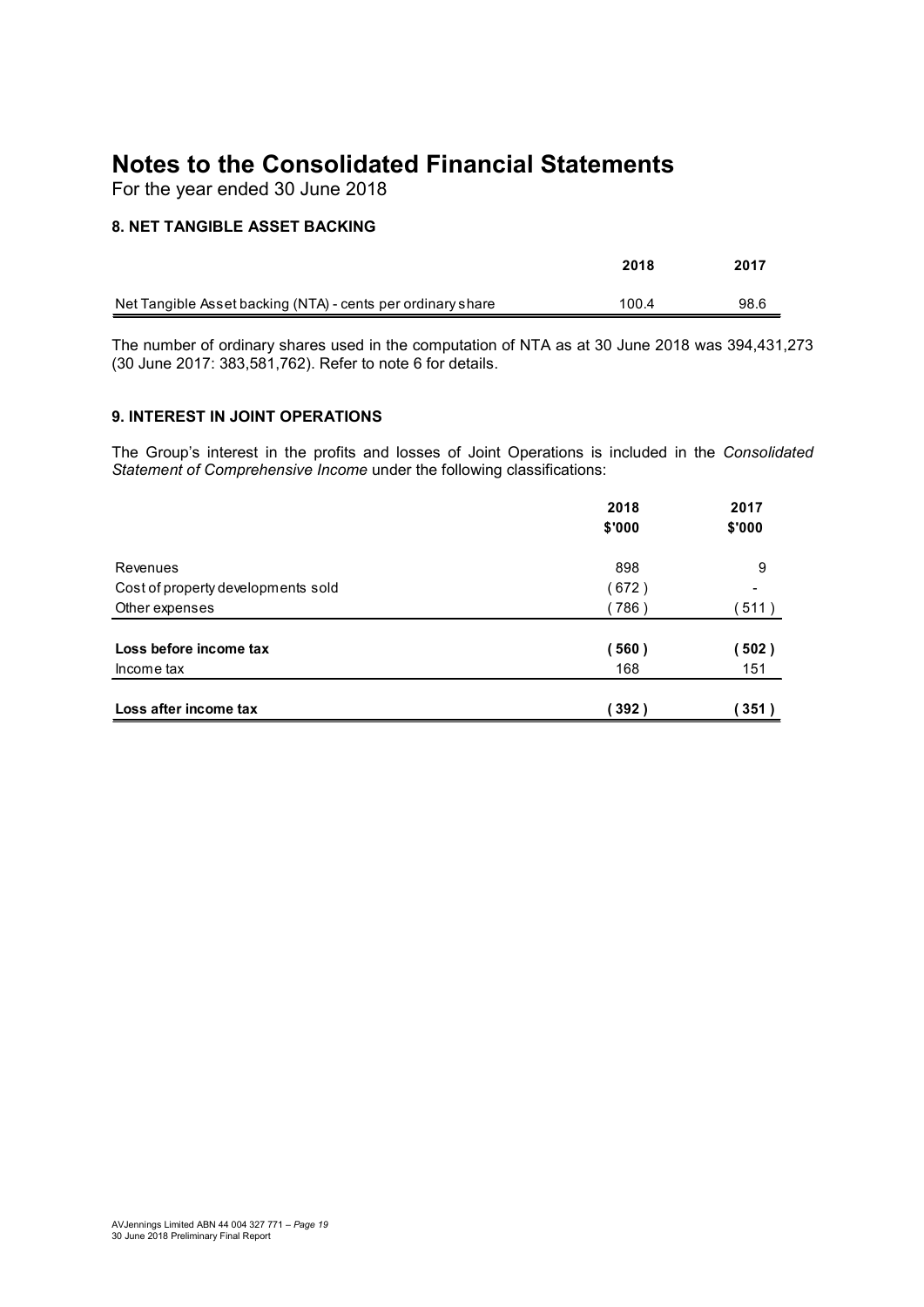#### 10. INVESTMENTS ACCOUNTED FOR USING THE EQUITY METHOD

| <b>Notes to the Consolidated Financial Statements</b><br>For the year ended 30 June 2018                                                                                                                                                                                                                                                   |         |               |            |                            |
|--------------------------------------------------------------------------------------------------------------------------------------------------------------------------------------------------------------------------------------------------------------------------------------------------------------------------------------------|---------|---------------|------------|----------------------------|
| 10. INVESTMENTS ACCOUNTED FOR USING THE EQUITY METHOD                                                                                                                                                                                                                                                                                      |         |               |            |                            |
| The interests in an associate or a joint venture entity are accounted for using the equity method of<br>accounting and are carried at cost. Under the equity method, the Group's share of the results of the                                                                                                                               |         |               |            |                            |
| associate or the joint venture entity are recognised in the Consolidated Statement of Comprehensive<br>Income, and the share of movements in reserves is recognised in the Consolidated Statement of<br>Financial Position. The information is set out below:<br><b>Equity accounted</b><br><b>Associates &amp; Joint Venture Entities</b> |         | Interest held |            | Share of net profit/(loss) |
|                                                                                                                                                                                                                                                                                                                                            | 30 June | 30 June       |            |                            |
|                                                                                                                                                                                                                                                                                                                                            | 2018    | 2017          | 2018       | 2017                       |
|                                                                                                                                                                                                                                                                                                                                            | 10.0%   | 10.0%         | \$'000     | \$'000                     |
| Epping JV<br>Eastwood JV                                                                                                                                                                                                                                                                                                                   |         |               | (3)        | 42                         |
| Woodville JV                                                                                                                                                                                                                                                                                                                               | 50.0%   | 50.0%         |            |                            |
| Pindan Capital Group Dwelling Trust                                                                                                                                                                                                                                                                                                        | 33.3%   | 33.3%         | (1)<br>230 | (7)<br>(63)                |

#### 11. INTEREST- BEARING LOANS AND BORROWINGS

The fair value for interest-bearing loans and borrowings less than 12 months to maturity is deemed to equal the carrying value. All other borrowings are discounted if the effect of discounting is material. The fair values of interest-bearing loans and borrowings are determined by using the discounted cash flow method with a discount rate that reflects the issuer's borrowing rate as at the end of the reporting period.

Interest-bearing loans and borrowings are classified as level 2 financial instruments.

The Group remains compliant with all lending covenants.